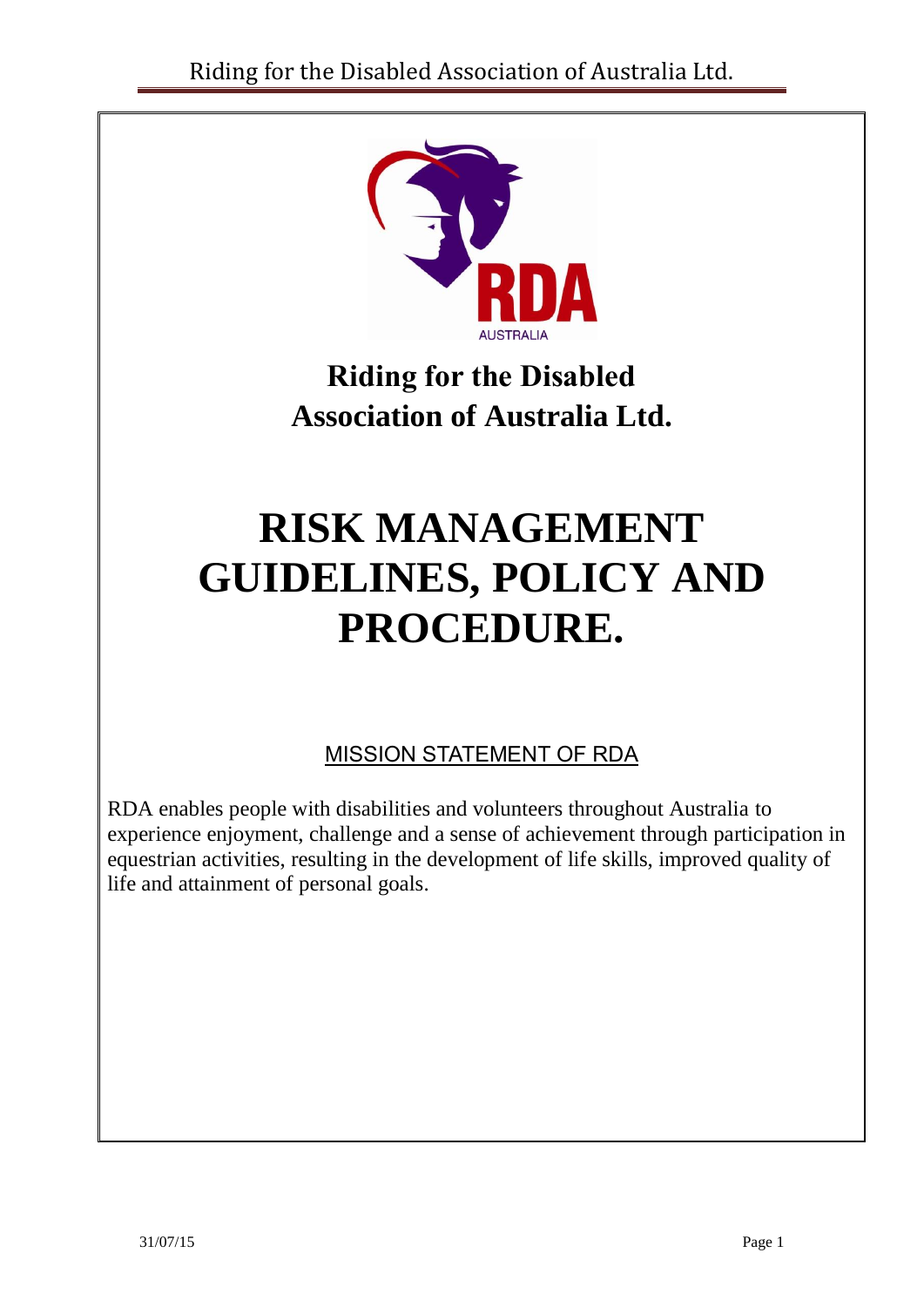## **INDEX**

#### **INTRODUCTION**

1.1 AIM

1.2 RESPONSIBILITY

1.3 UNDERSTANDING RISK MANAGEMENT

1.4 RISK MANAGEMENT POLICY

1.5 IMPLEMENTATION PROCEDURE

#### **RISK MANAGEMENT GUIDELINES**

#### **TRAINING**

3.1 COACHES/ WHIPS

3.2 VOLUNTEERS

#### **HANDLING OF HORSES**

4.1 PADDOCKS GENERAL 4.2 FEEDING 4.3 CATCHING AND TURNING OUT HORSES 4.4 STABLING HORSES

4.5 LEADING UNMOUNTED HORSES

4.6TRAINING THE HORSE FROM THE GROUND

4.7 TACK MAINTAINENCE

4.8 SADDLING/ HARNESSING UP

4.9 MOUNTING & DISMOUNTING

4.10RIDDEN ACTIVITIES IN A CONFINED SPACE (EG. ARENA)

4.11 RIDDEN ACTIVITES IN OPEN SPACES

4.12 OTHER NON RIDING ACTIVITIES

4.13 CARRIAGE DRIVING AND VAULTING

#### **GROUNDS**

5.1 GATES AND FENCING 5.2 CAR, BUS MOVEMENT AND PARKING 5.3 RAMPS, STAIRS AND RAILS 5.4 SURFACES 5.5 STORAGE AREAS 5.6 OTHER ANIMALS 5.7 TREES 5.8 FIRE HAZARDS 5.9 WASTE STORAGE AND COLLECTION 5.10 INSPECTION AFTER INCLEMENT WEATHER 5.11 WATER – DAMS, CREEKS, TANKS 5.12 STABLES AND YARDS

#### **EQUIPMENT**

6.1 MAINTENANCE OF EQUIPMENT 6.2 RAMPS AND HOISTS 6.3 PLAY AREAS 6.4 KITCHENS, CLUB HOUSES AND EQUIPMENT 6.5 STORAGE AREAS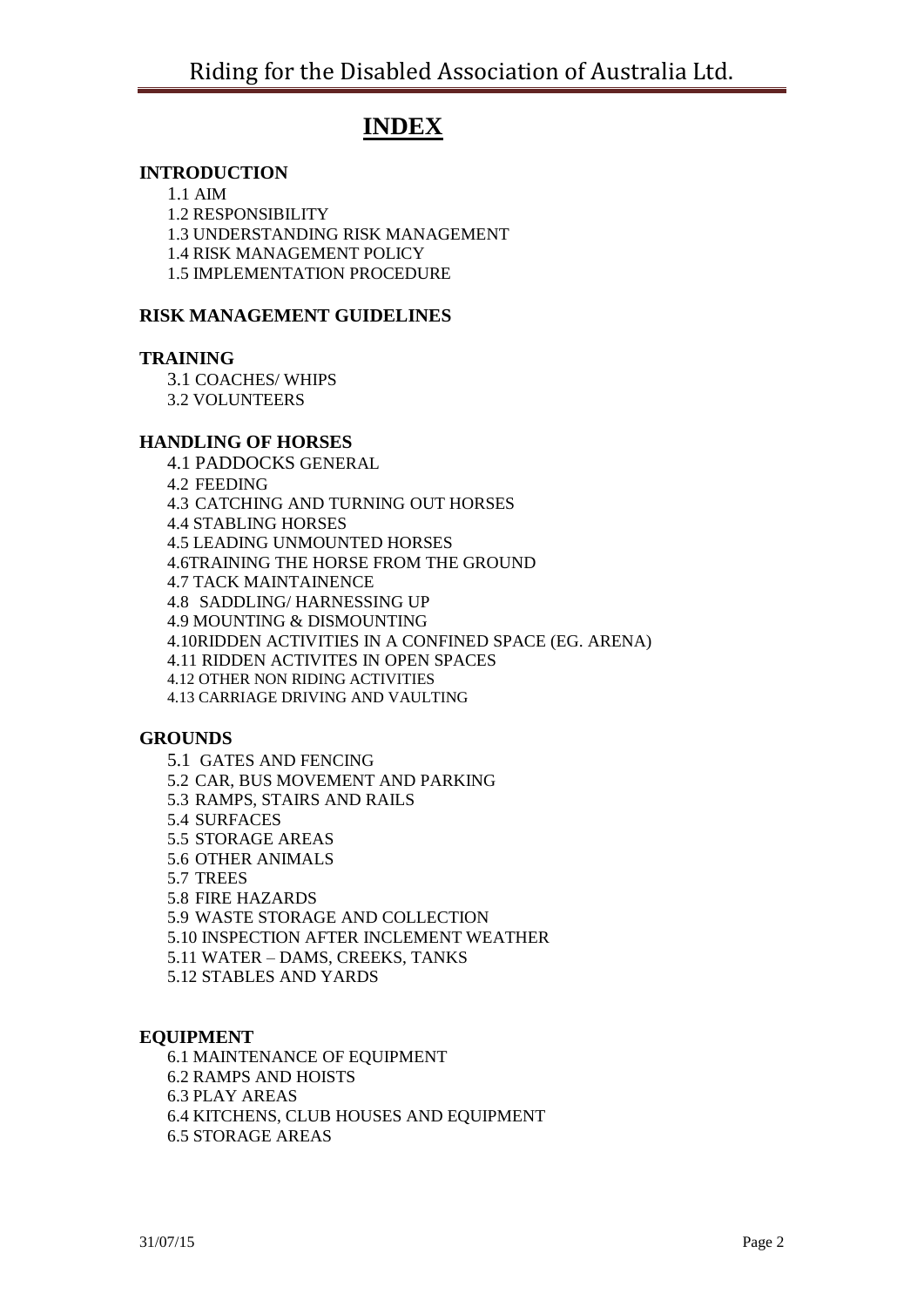#### **NON RIDING PEOPLE**

#### **OCCUPATIONAL HEALTH AND SAFETY ISSUES**

8.1 SUN POLICY 8.2 STATE GUIDELINES 8.3 EMERGENCY PROCEDURES 8.4 ACCIDENT AND INCIDENT REPORTING 8.5 LIFTING 8.6 FIRST AID EQUIPMENT, LOCATION, PROCEDURES 8.7 FIRE EQUIPMENT AND INSTRUCTIONS 8.8 SMOKING 8.9 ALCOHOL 8.10 HAZARDOUS SUBSTANCES

#### **ADMINISTRATION**

9.1 FINANCIAL 9.2 STORAGE 9.3 INFORMATION TECHNOLOGY

#### **INSURANCE/ LIABILITY POLICY**

#### **REFERENCES**

#### **APPENDIX**

- 1 Risk Management Checklist
- 2 Risk Assessment Form
- 3 Risk level table
- 4 Likelihood and Consequence scales
- 5 Membership Form
- 6 Medical Consent Form
- 7 Accident Report Form
- 8 Incident Report Form
- 9A Hire of Facilities Agreement Individuals
- 9B Hire of Facilities Agreement Organisations
- 10 One off rides by non RDA members
- 11 Competition waiver for non RDA members
- 12 Process of Risk Management

## Remember:

 **S**pot the hazard

 **A**ssess the risk

 **F**ix the problem

**E**valuate the results,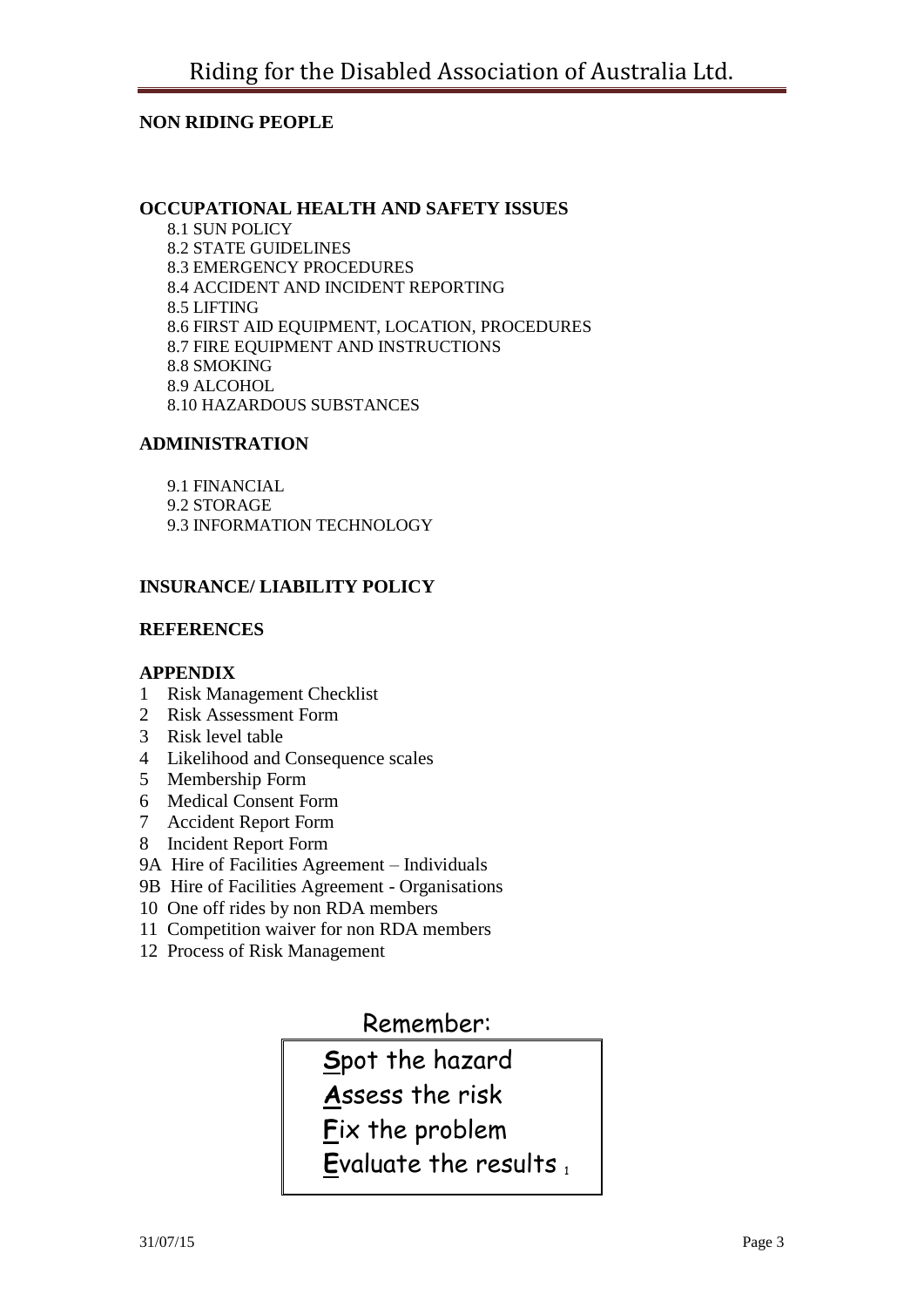## **1. INTRODUCTION**

All forms of equestrian participation involve some level of risk. Working with animals that are unpredictable and physically bigger and stronger than the people who work with them, together with the inconsistent nature of people, creates a situation in which the potential for risk of injury or accident may be high.

The National Council of RDA Australia has endorsed this policy as a national document in order to ensure that;

- RDA activities are conducted in the safest possible environment
- All personnel involved are aware of risk issues and are trained to minimise risk
- That RDAA is able to verify objectively that safety at RDA is a major priority
- That RDA is able to continue to access affordable insurance cover for our activities based on a low claims record.

#### **1.1 The aim of risk management is to:**

- recognise and minimise the potential risks
- prevent accidents/ injuries/ loss
- assist in gaining insurance
- limit the possibility of liability

Education about and prevention of the risk should be the priority of all centres and states. Before participating in RDA activities, coaches, volunteers, parents and all other concerned parties should be made aware of the risks and what procedures are in place in order to minimise these.

#### **1.2 Responsibility**

Although it is the responsibility of the coach in charge to ensure that program sessions are safe, the Centre Management Committee also have a responsibility to ensure a safe and enjoyable environment. Office Bearers should understand their duties before agreeing to be on committees. They should take reasonable care in performing the duties of the position, always acting in an honest manner, taking care to avoid conflict of interest. The Management Committee should ensure that policies and procedures are understood and followed by all parties.

Regardless of how comprehensive this document is and how thoroughly risks are identified from an administrative perspective it is the people on the 'ground' who need to make risk management a reality. Without the support and diligence of the coaches, volunteers, riders and parents it is impossible to implement an effective risk management policy.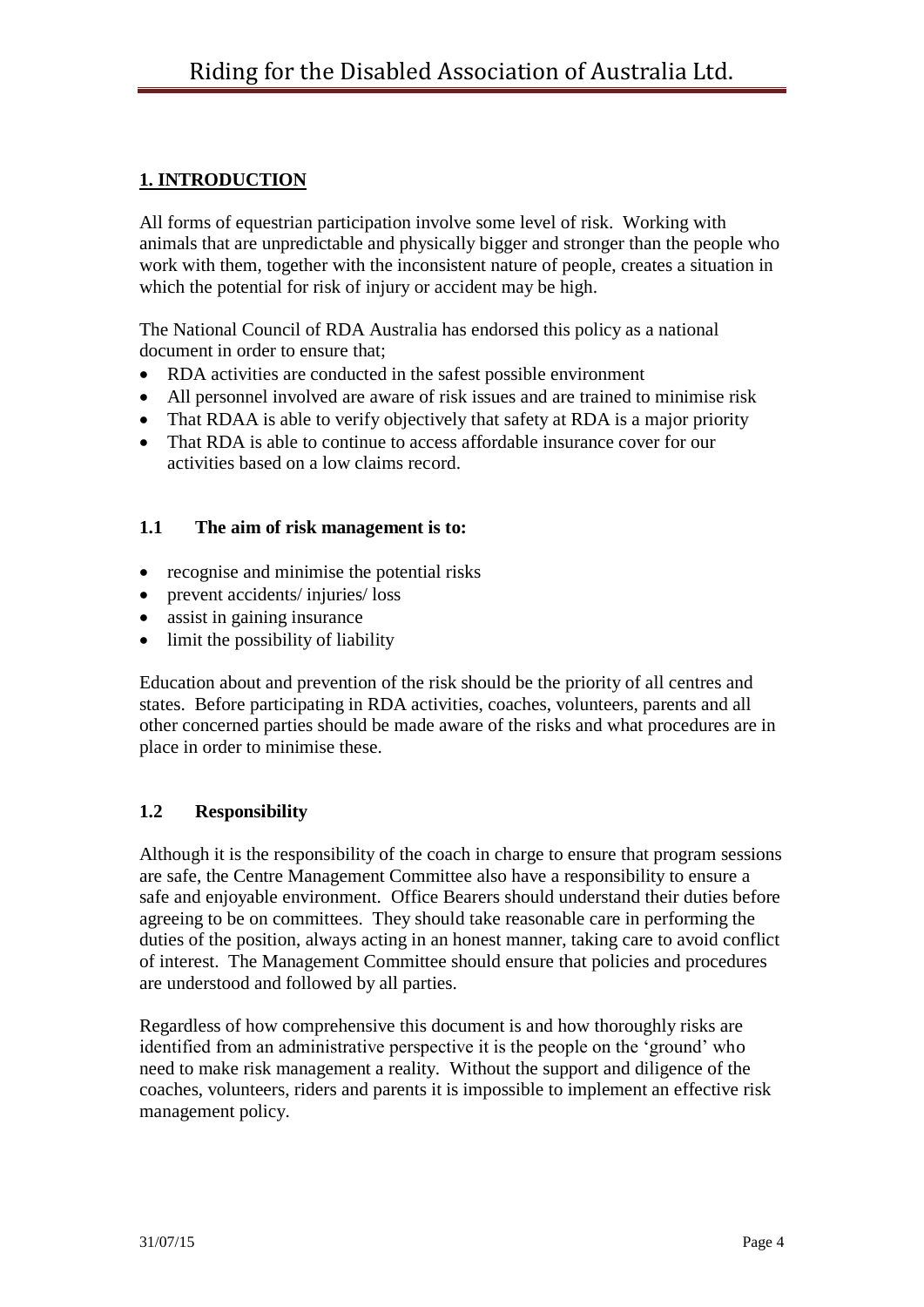## **1.3 Understanding Risk Management**

In order to effectively manage health and safety of those involved in RDAA it is important to work through the following process of risk management. (Points A-E are included in A4 size as appendix 12 for centres to display in a prominent position.)

- **A Identify** potential hazards
- **B Assess** the risk of these hazards causing injury or loss
- **C Decide** how to prevent/ minimise these risks
- **D Implement** procedures to achieve the prevention/ minimisation
- **E Monitor** and **Review** the effectiveness of the procedures

At all stages **communication** and **consultation** between parties is the key to effective Risk Management.

Below is an outline of each of the steps  $(A - E)$  of good risk management.

**A** Below are examples of some potential risks and hazards that may be **IDENTIFIED** at a typical RDA centre. This list is only an example and a more comprehensive discussion of risks is found in Sections 4 – 9.

- Gates being left open
- Equipment being left on the ground
- Slippery surfaces
- Riders falling from mount

**B** When **ASSESSING** risks associated with each hazard it is important to determine the *LIKELIHOOD* of an incident occurring. Consider, for example:

- $\bullet$  who is at risk.
- how many people are at risk,
- the experience/ training of those exposed to the risk,
- condition of grounds/ equipment and
- where the risk is highest.

There are other conditions to examine when assessing risks, each specific to particular hazards.

It is then important to determine the *CONSEQUENCE* of the incident occurring. In other words, how severely could someone get hurt? If during this assessment it is decided that the risk of someone being injured is high, ie the consequence could be severe and the likelihood is high, then immediate action should be taken to minimise this risk. **Risk is assessed as a combination of LIKELIHOOD and CONSEQUENCE.** See Appendix 3 and 4

**C** The key in **DECIDING** on how to prevent/ minimise the risk is to look at how the hazard could be taken away. Does equipment need to be stored more appropriately? Should work practices be reviewed?

If the hazard cannot be removed or reduced it is important to look at what training/ education/ purchasing equipment needs to be done in order to minimise the risk of injury/loss.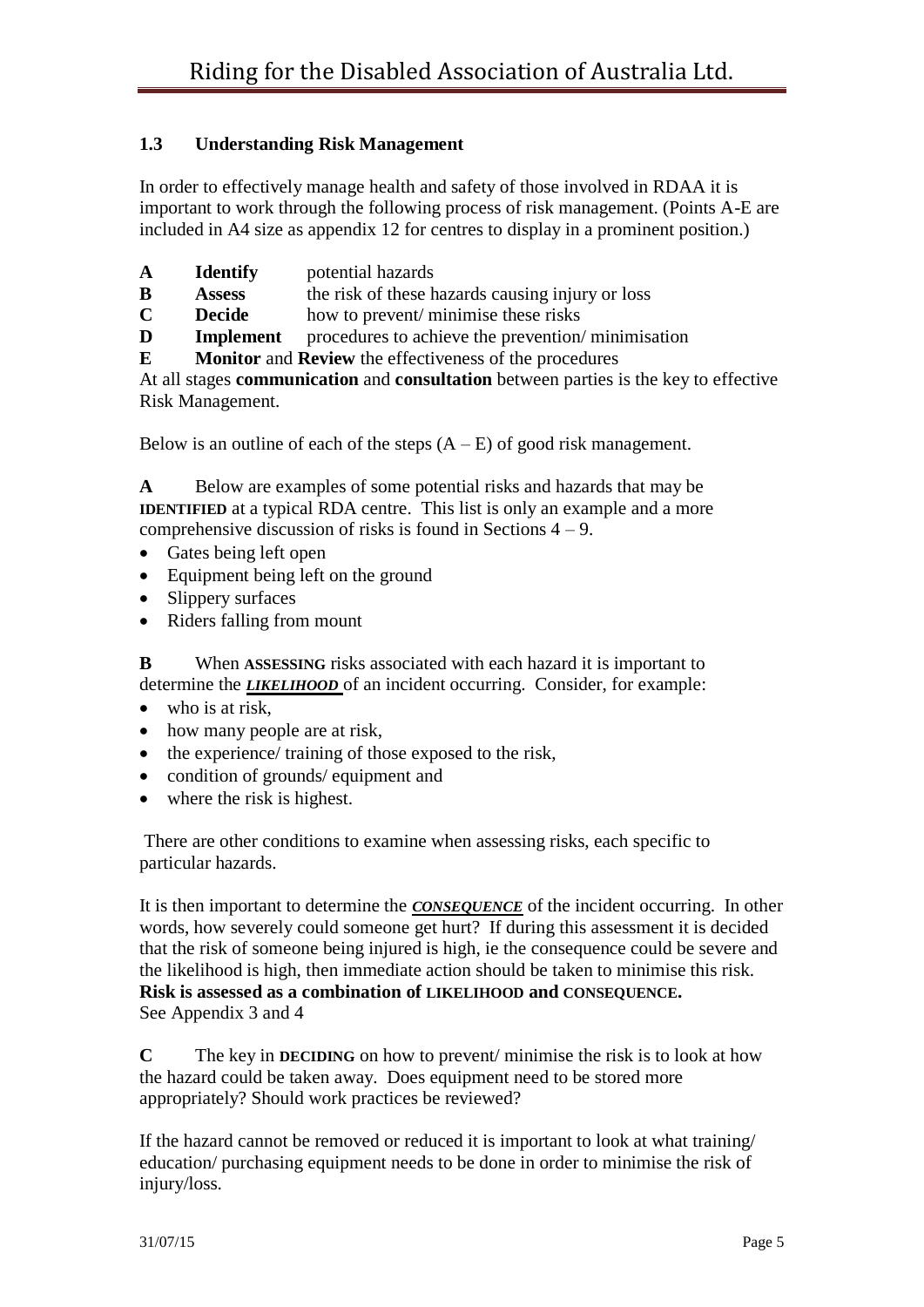**D IMPLEMENTATION** of necessary changes is the next vital step. Develop procedures that enable new and safer work practices to be implemented with minimal difficulty. Ensure that changes are clearly communicated to all relevant parties and that people are given support and guidance in making the changes.

**E** Once it has been determined that all the changes have been implemented, **MONITOR** the results. Have the risks decreased to a satisfactory standard? Are all measures being followed correctly? Informally monitoring risks should be an every day occurrence, however reviewing the above process, complete with checklists, twice per year is recommended. Ensure that all Risk Management data, checklists, reviews etc. are filed in an appropriate place as it is essential to keep back data on how your centre is systematically addressing risk management.

## **1.4 RDA Australia's Risk Management Policy**

RDA aims to use the best practice in risk management to support and enhance our activities. RDA will ensure that risk management will be an integral part of all areas of the association and will play a vital role in our decision- making processes.

RDA will use structured risk management guidelines to minimise harm to people and horses, damage to property or environment or disruption to our service. Guidelines have been established, based on the Australian Standard AS/NZS 4360:1999, and everyone involved with risk management should use the processes set out in these guidelines.

RDA will train volunteers/ coaches to implement risk management effectively and will strive to continually improve risk management practices.

## **1.5 RDA Australia's Risk Management Implementation Procedure**

The risk assessment process is intended to ensure, in a formal and strategic process, that risks are being appropriately managed at RDA centres.

RDA Australia recommends that centre management complete the following steps and that all data be kept securely at the centre.

**1.** Read the Risk Management (RM) Policy and Guidelines

(These documents have been endorsed by the RDAA Council to be implemented throughout the Association)

- **2.** Assign a RM officer to ensure that checklists are completed and necessary action and follow up occur.
- **3.** Appendix 1 the Checklist to be completed, either ticking or crossing action points that are or are not already in place.
- **4.** Place items that you are not currently doing (ie. Received a cross on the checklist) on the Risk Assessment Form – Appendix 2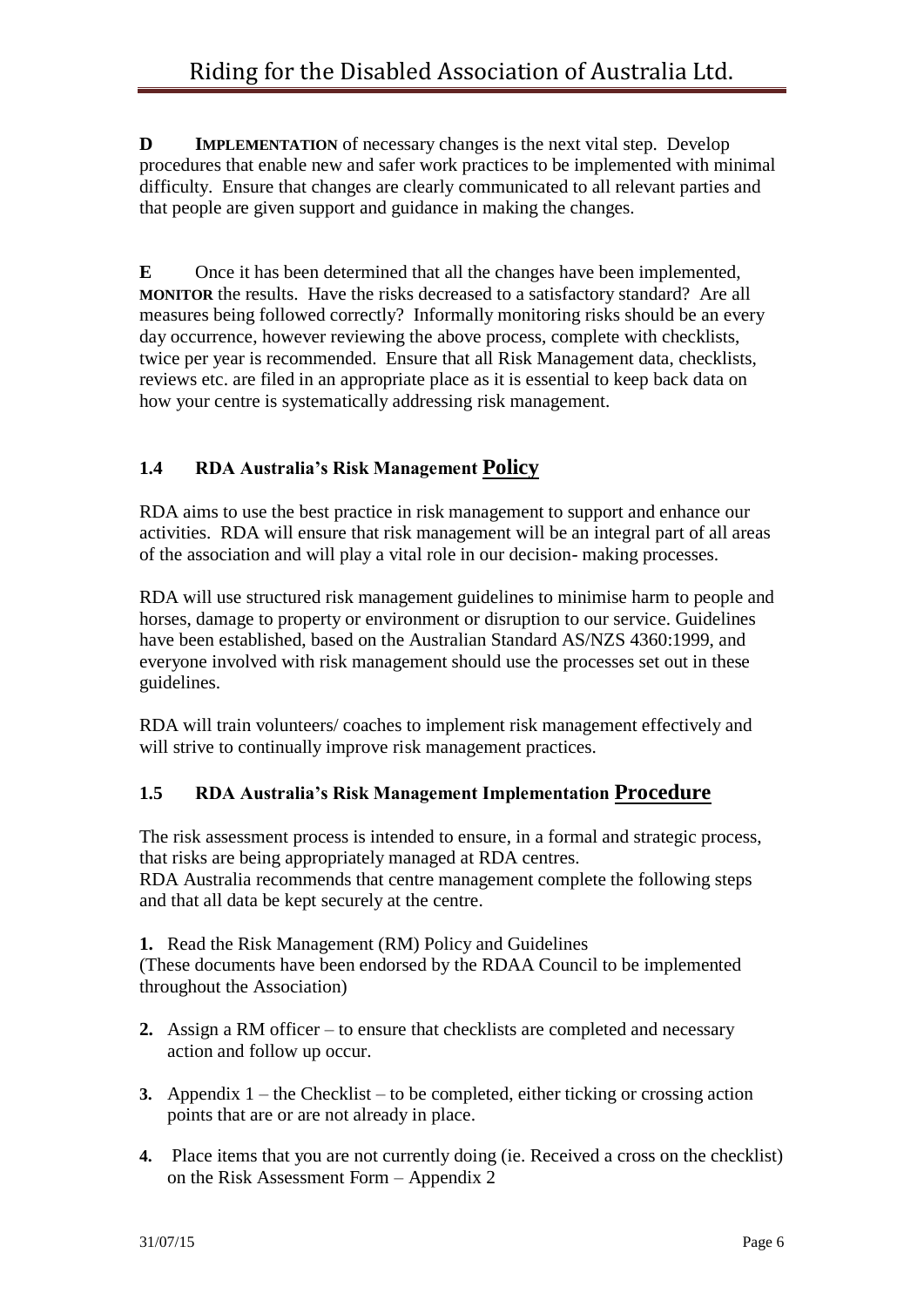- **5.** Inspect your RDA Centre for any additional risks or hazards that are not covered on the checklist.
- **6.** Add additional risks to the Risk Assessment Form (and the checklist for future inspections).
- **7.** Using Appendix 3 & 4 assess the level of risk for each additional risk/ hazard that has been placed on the Risk Assessment Form.
- **8.** Work through the Risk Assessment Form, starting with the highest risk items through to the lowest risk items. Complete all sections on the form.
- **9.** Monitor and Review Risks and Hazards.
- **10.** Repeat this RM process twice per year. For example, start of  $1<sup>st</sup>$  term and  $3<sup>rd</sup>$  term.
- **11.** REFER TO THE **PROCESS OF RISK MANAGEMENT** Appendix 12 for additional help in working through Risk Management.
- **12.** If you have any questions **ASK** your State Coach, State Office or National Office.

## **2. RDA AUSTRALIA'S RISK MANAGEMENT GUIDELINES**

Below are a set of guidelines for good risk management. Please note that the RDA Coaching and Carriage Driving manuals are a vital resource for understanding good practice and procedure.

## **3. TRAINING**

In order to maintain the highest standard of care possible it is necessary to ensure that all involved with RDA are well informed and trained to an appropriate level for their involvement.

#### **3.1 Coaches/ Whips**

All coaches/ whips in RDA are accredited as part of the National Coaching Accreditation Scheme (NCAS), administered by the Australian Sports Commission (ASC)

For in depth information regarding the training of RDA coaches refer to the RDA Coaching/ Carriage Driving Manuals.

## **3.2 Volunteers**

Volunteers involved with RDA should receive induction training by the centre in which they are active, receive the 'Volunteer Information Booklet', a copy of the Volunteer Management Policy and regular volunteer training sessions.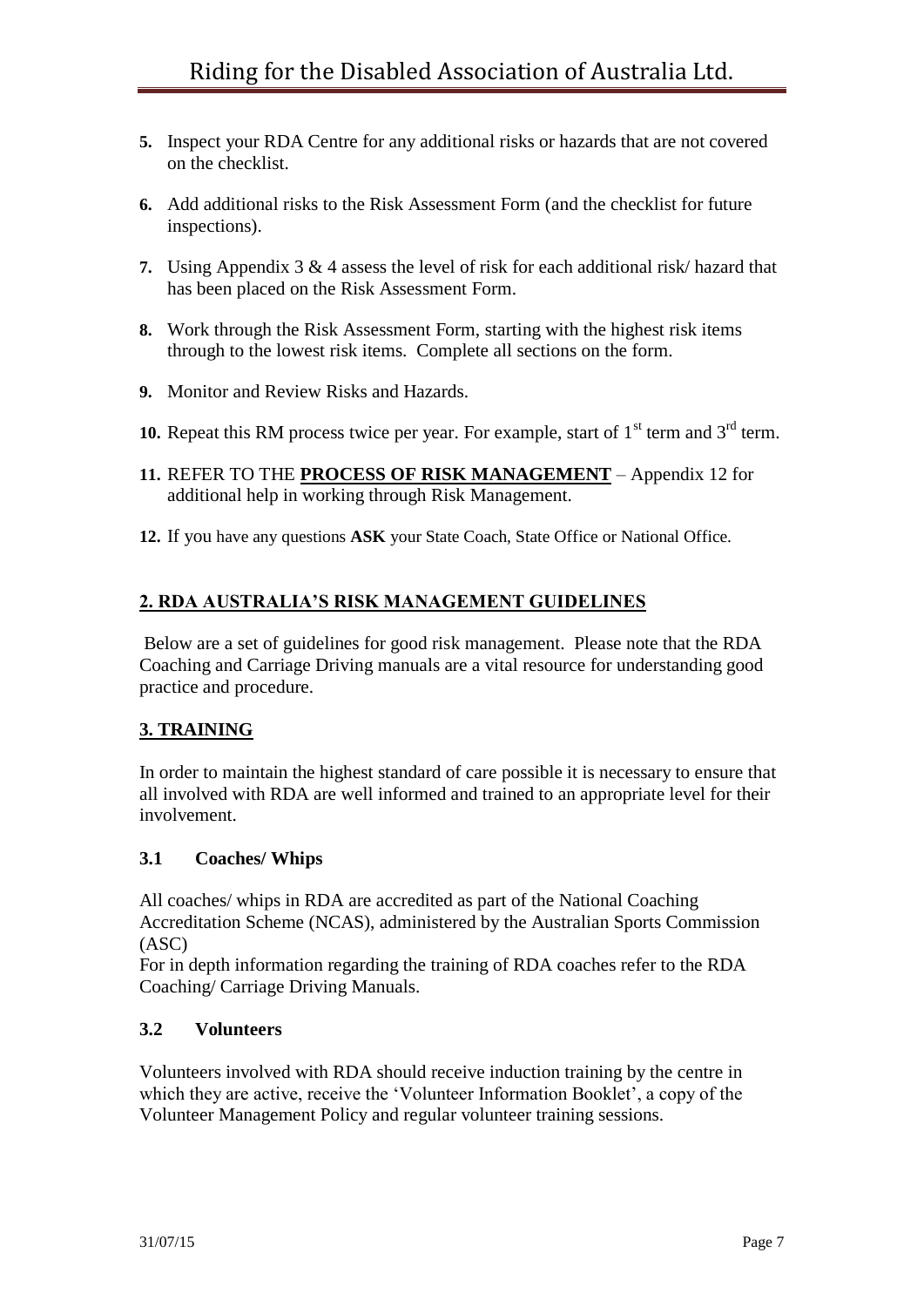## **4. HANDLING HORSES**

Any handling of horses should always be done by an experienced horse handler, who is familiar with the habits and personalities of the horses at the centre. Where possible there should be at least two people with the required experience.

#### **4.1 Horses free in paddocks - General**

Always close the gates after you when entering and leaving paddocks

## **4.2 Feeding**

- Be aware of your own position in relation to the horses and exit route from the paddock
- If a horse is known to be bossy when food is around the horse should be fed separately.
- Place feed far enough apart to avoid jostling and fights
- Put out enough portions so that all horses have their own
- Put out feed in an open area of the paddock (never near a gate or in a corner)

## **4.3 Catching & turning out horses (Separating)**

- Whenever possible have one leader per horse
- Always have appropriate gear in good condition eg head collar & lead rope, rope halter
- If more than one horse is being turned out make sure that all handlers are not too close together and are ready to release the horses at the same time
- Be aware that some horses may become agitated when left alone in a paddock and take necessary precautions

## **4.4 Stabling**

 All volunteers involved in stabling horses should be adequately trained in the safety issues concerned with Stabling as well as with horse behaviour issues.

#### **4.5 Leading unmounted horses**

- Horse handlers should at all times wear appropriate and safe clothing & foot wear
- Be aware of any specific environmental factors such as weather conditions or other activities which may frighten a horse and take appropriate precautions
- If more than one horse is being moved make sure adequate distance is left between horses

## **4.6 Training the horse from the ground**

 These activities should always be done under the supervision of a qualified RDA coach/ whip

## **4.7 Tack maintenance**

 Tack should not be left lying around in places where it could be tripped over or damaged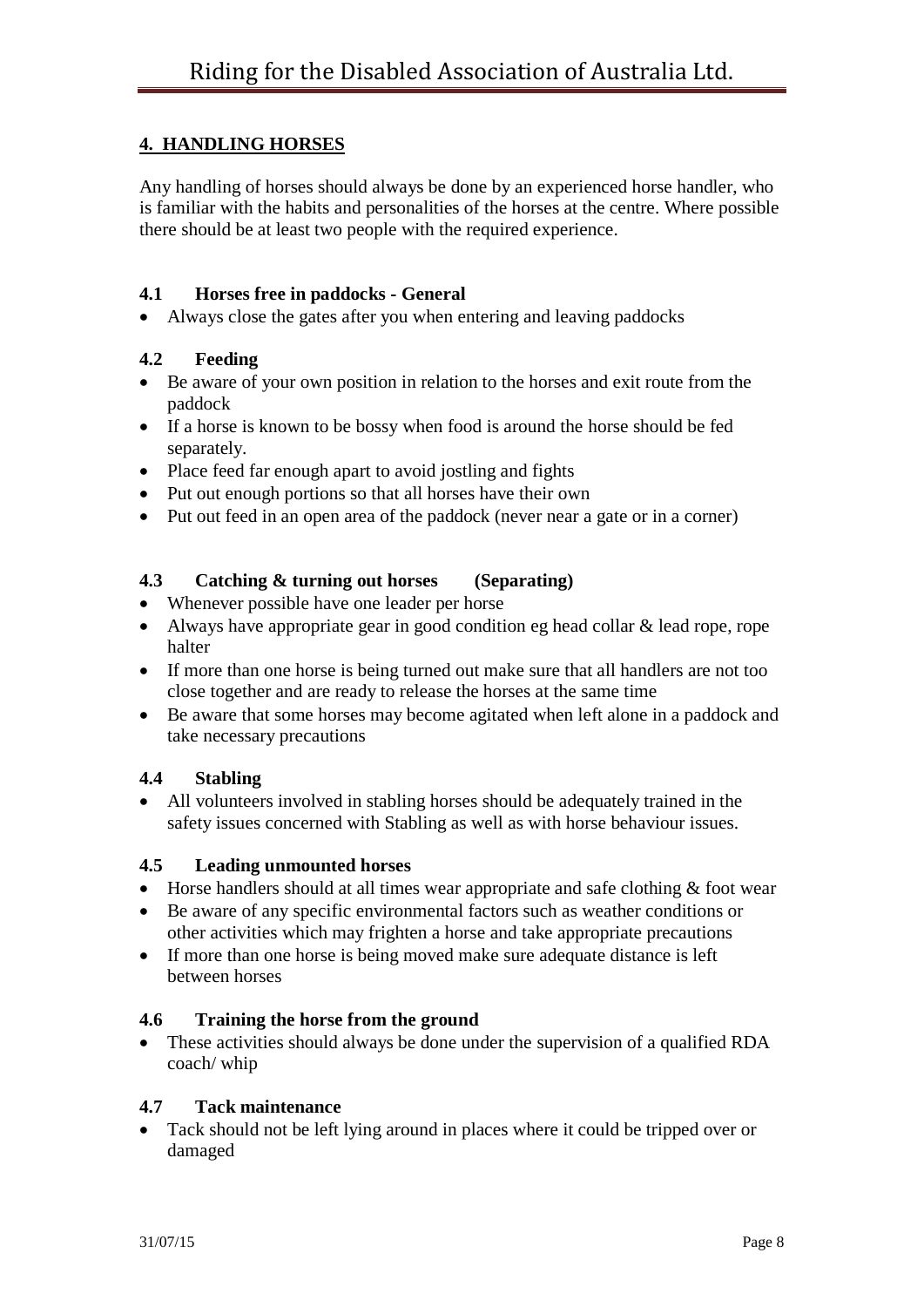• Tack should be clean and in good repair. Worn tack should be repaired promptly or discarded

## **4.8 Saddling up/ Harnessing up**

- This activity should be supervised by a qualified RDA Coach/ whip or nominated and minuted trained person.
- Should be carried out in a safe clearly defined area
- Required saddlery should be in an easily accessible place

## **4.9 Mounting and dismounting**

- This activity should be supervised by a qualified RDA Coach/ Whip
- Should be carried out in a safe clearly defined area
- Volunteers should have received specific training in this procedure and be familiar with the riders/ drivers being mounted or dismounted (Refer RDA Coaching/ Carriage Driving Manuals)

### **4.10 Ridden activities in a confined spaces at the RDA Venue ( eg Arena) (Rider = rider or driver)**

- All riding must be supervised by a qualified RDA Coach
- All riders must wear approved helmets and foot ware.
- Arena must meet RDA accreditation requirements
- All riders must be registered and have paid their Rider Registration or the one off ride permission slip.
- Arena gate should be closed
- Arena should be free of any equipment or other items not directly being used in the session

## **4.11 Ridden activities in open spaces (eg trail rides) (Rider = rider or driver)**

- This activity must be supervised by a qualified RDA Coach/ Whip
- All riders must wear approved helmets and foot ware.
- All riders must be registered and have paid their Rider Registration or the one off ride permission slip
- There should be enough volunteers for the activity to be held safely
- The route should have been checked for and cleared of potential hazards within a reasonable time prior to the commencement of the ride.

## **4.12 Other non riding RDA activities**

• These activities should be held in a safe designated area, supervised by a suitably trained volunteer.

## **4.13 Carriage Driving and Vaulting**

• These activities must be supervised by a suitably qualified Whip or coach in accordance with RDA Coaching manuals and specific discipline booklets.

## **5. GROUNDS**

All venues at which RDA activities are conducted must have been accredited by a suitably qualified RDA person and have reached at least Band One Accreditation.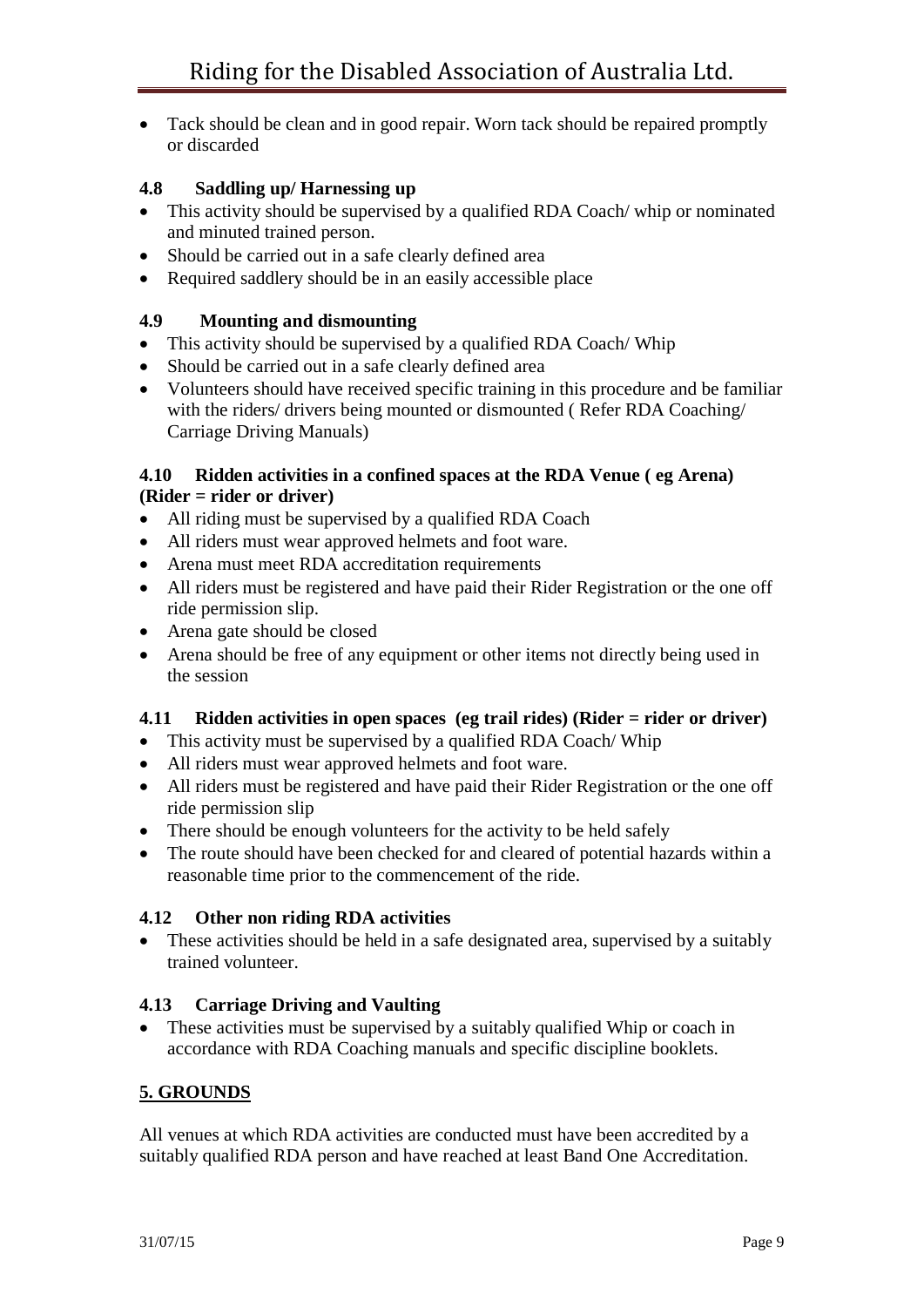All people coming to the RDA centre should be familiarised with the layout of the grounds, advised where they can and cannot go, and made aware of any specific environmental factors which may pose a potential hazard.

## **5.1 Gates and Fencing**

- Fencing should be checked regularly for signs of damage or need for repair and attended to promptly if repair is needed
- External gates should be kept closed during all RDA activities
- The means of securing gates should be in good working order and easy to use

## **5.2 Car, Bus, motor vehicle movement and parking**

- Internal access roads and parking areas should be clearly designated and away from horse activity
- All traffic should travel at walking pace and vehicles should stop and give way to pedestrians and horses at all times

## **5.3 Ramps, stairs and rails**

 All stairs and ramps should be soundly constructed, clearly marked, have hand rails and non slippery surfaces

## **5.4 Surfaces**

 Check for any areas which can become slippery eg in winter, and take appropriate action to remedy

## **5.5 Storage areas**

- Equipment and other items should be stored in an appropriate area or building away from riding and spectator areas.
- The building should be lockable

## **5.6 Other animals**

 No other animals, including dogs, are allowed to be loose on RDA venues when RDA activities are in progress. ( Guide dogs and accredited therapy dogs excluded) All other animals should be appropriately restrained and secured during RDA activities.

## **5.7 Trees**

- Check for any trees which have low limbs or may present a problem such as spiky or poisonous leaves. Hazards should be removed or controls put in place.
- Any landscaping of garden beds etc. should be well planned and not interfere with horse or people movement

## **5.8 Fire hazards**

• Check the venue for any potential fire hazards, remove them and have required equipment such as fire extinguishers available and regularly maintained. (check with state fire authority for state regulations)

## **5.9 Waste storage and collection**

• Regular attention to remove any waste to an area where it will not pose a hazard and arrange regular removal from the site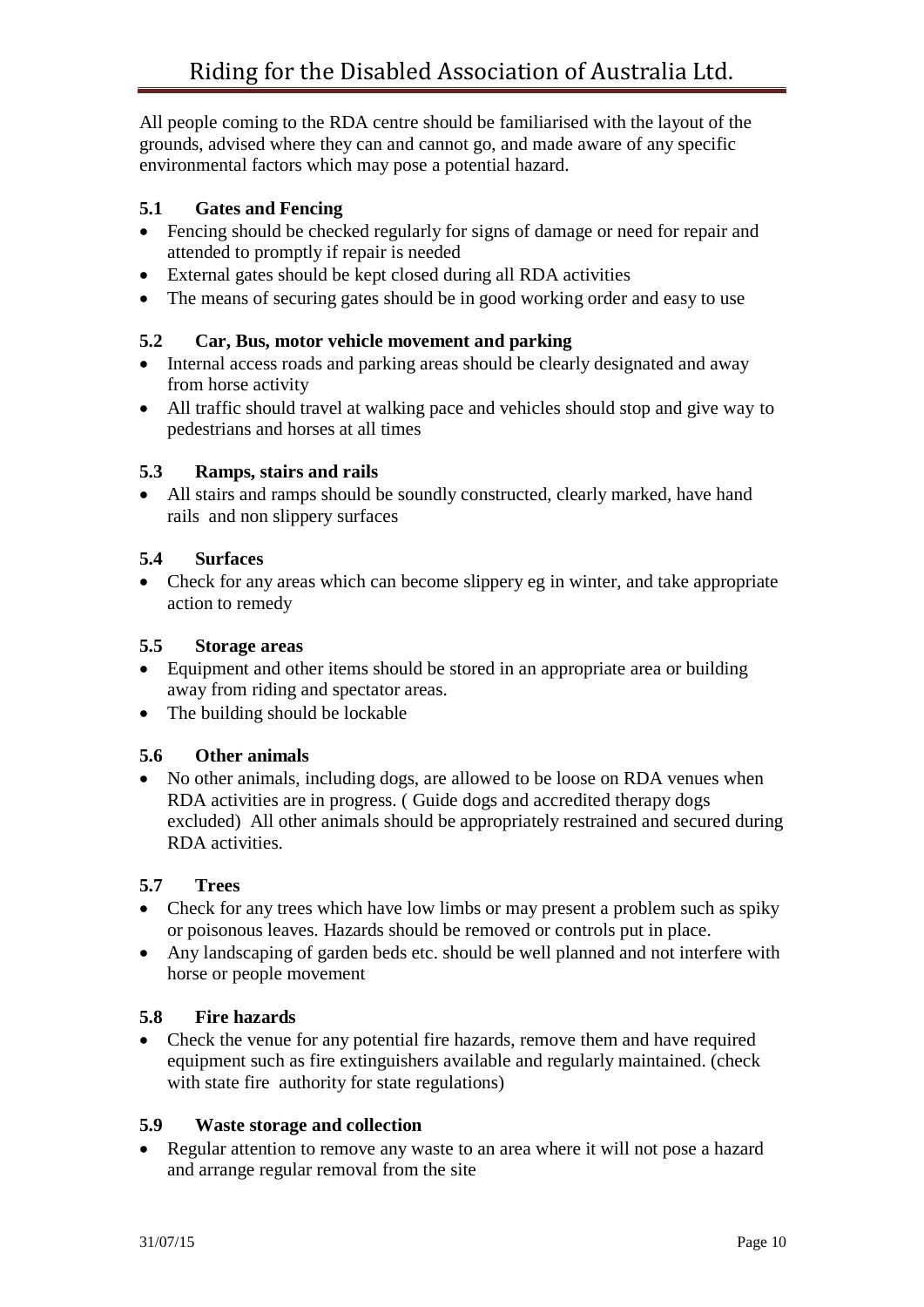#### **5.10 Inspection after inclement weather**

• Following any inclement weather the site should be inspected for damage and any hazards removed or repaired before activities resume (eg flooding, fences down, tree limbs blown down)

#### **5.11 Water - dams, creeks and tanks**

 Any water storage or water features should not be accessible to any visitors, especially children.

#### **5.12 Stables and yards**

 Stables and yards should be soundly constructed, well maintained and regularly checked for hazards.

#### **6. EQUIPMENT**

The centre management is responsible for ensuring that all equipment used both with horses, and generally at the venue, is sound, safe, in good repair and stored in a secure and appropriate place. Regular maintenance checks should be programmed to ensure that all equipment is serviced and maintained in good working order, by suitably trained people.

#### **6.1 Maintenance equipment**

- Any motor mowers, whipper snippers and other noisy or unusual equipment should not be used when RDA activities involving horses are being conducted.
- The centre management should approve identified people authorised to use such equipment and should be satisfied that the person has the necessary skills and experience to operate them safely.

#### **6.2 Ramps and Hoists**

- Use of ramps and hoists should be under the supervision of a RDA coach using trained volunteers.
- Ramps and hoists should conform to the requirements set out by RDA in the Coach Manual and other relevant policies and are to be used in accordance with these guidelines.

#### **6.3 Play areas**

- If a play area for siblings etc is provided it should be in an area away from horse and vehicle movement
- Parents/ carers should be advised that siblings or other children are their responsibility and that the parent/ carer should ensure they remain under the parent /carer's supervision at all times when at an RDA venue.

#### **6.4 Kitchens, club houses and equipment**

- The centre management committee is responsible for identifying who has access to such areas and under what supervision
- Equipment should be regularly checked and maintained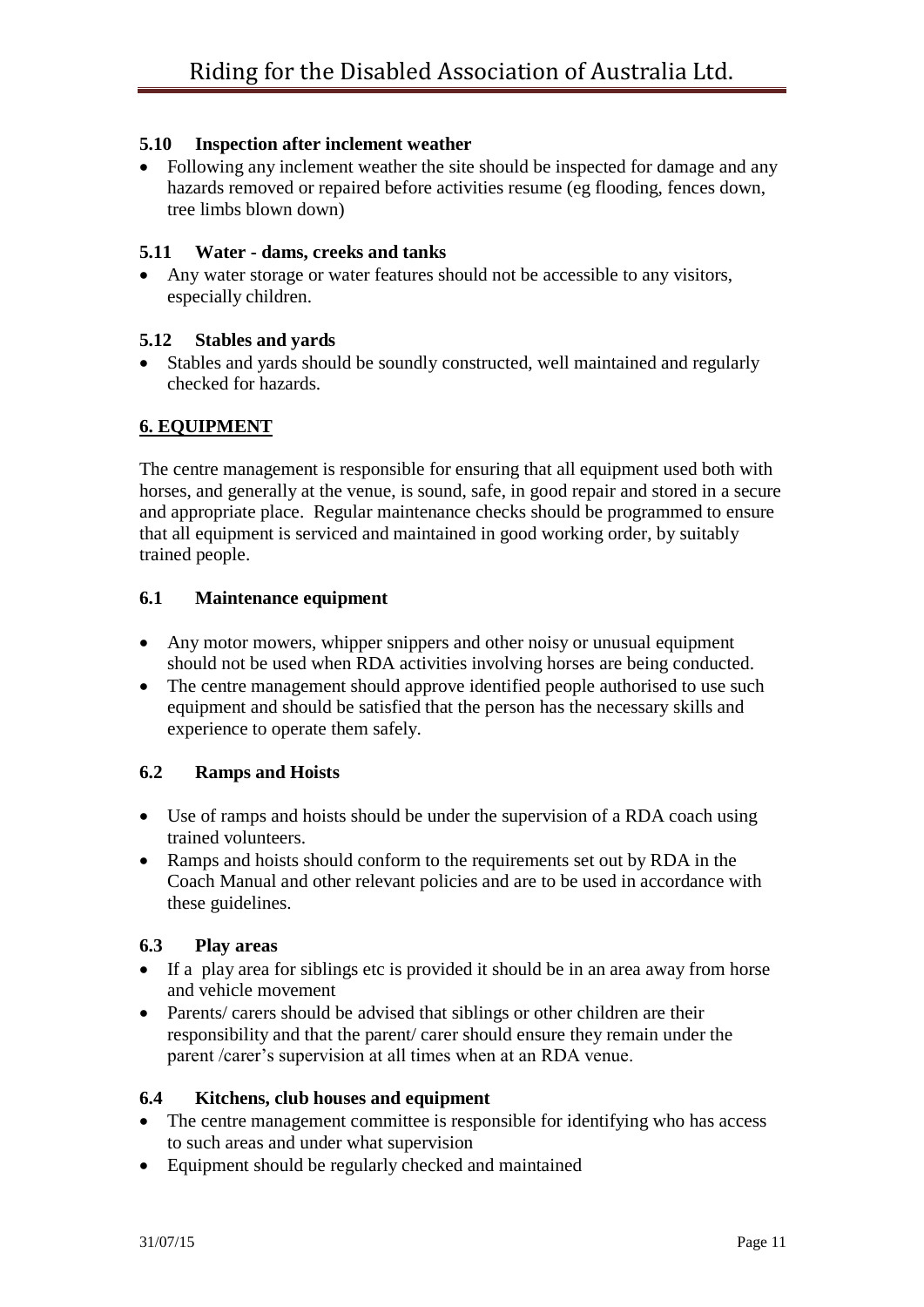Any potentially hazardous equipment such as urns, heaters etc should be placed where children can not inadvertently access them.

#### **6.5 Storage areas**

- All tack and equipment should be stored in a secure sound and lockable structure. Centre management is responsible for determining who has access to these areas.
- Keys should be issued at the discretion of the centre management and if keys are lost or misplaced locks may need to be changed

## **7. NON RIDING PEOPLE**

The centre management has the responsibility for determining the following;

- Which areas are out of bounds and ensuring appropriate and clear signage is visible to indicate this clearly to visitors
- The centre rules on visitors to the centre such as where parents, visitors and siblings may have access.
- Children under 12 years of age should be under the control of a parent, guardian, carer, or other responsible adult at all times when visiting an RDA centre.
- Any other specific information that the centre management believes is necessary to ensure that people coming to the centre are clearly informed about all aspects of access, behaviour, and rules.
- The centre management have the right to refuse access to any party, whom they have reason to believe would create a risk to themselves or others.

## **8. OCCUPATIONAL HEALTH & SAFETY ISSUES**

Occupational Health & Safety guidelines are a State Government responsibility, and therefore RDA centres should consult the State Association to obtain a copy of the guidelines relevant to each state. Although these guidelines are not legally compulsory for volunteer organisations, RDAA recommends that they should be adhered to wherever possible.

#### **8.1 Sun policy**

• Refer to RDA Volunteer Information Booklet p.3 Centres should have sun screen available for volunteer use and encourage volunteers to wear a hat and long sleeves. A shaded area should be available and time in the sun should be kept to a minimum.

#### **8.2 State guidelines**

 A copy of the State Guidelines should be displayed at the RDA centre and Centre Management Committee should be familiar with these guidelines

#### **8.3 Emergency procedure**

• Refer to RDA Volunteer Information Booklet p. 8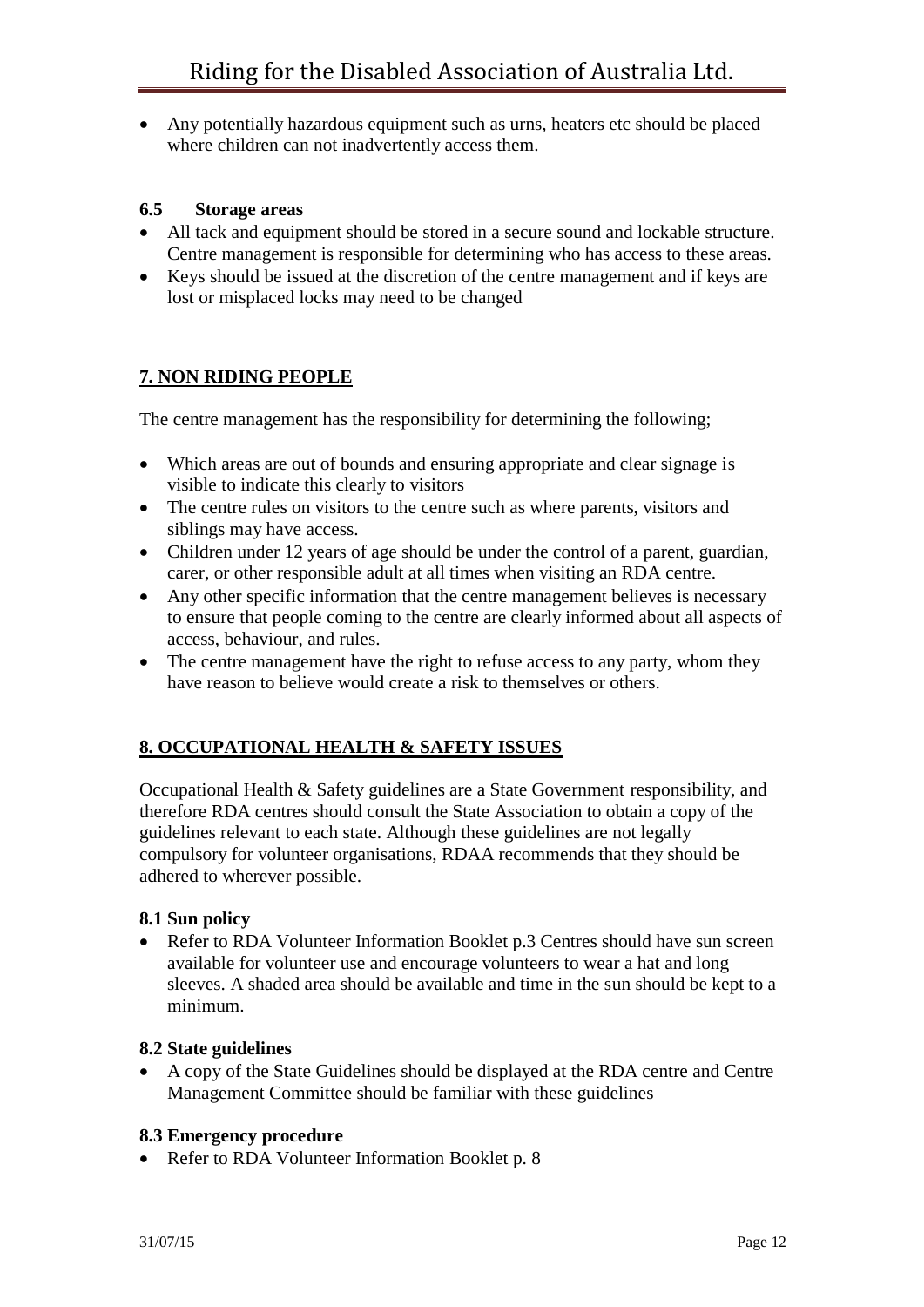#### **8.4 Accident and incident reporting**

- All centres should have an incident book in which all accidents/ incidents are recorded by the coach or nominated volunteer.
- The Coach on duty is responsible for accurate completion of an RDA Accident Report Form for any accident involving first aid or medical referral. Copy to be sent to State & National Body within one week. (for an example, see Appendix 7 and 8)

### **8.5 Lifting**

• Refer to RDA Volunteer Information Booklet p. 10 to 17

#### **8.6 First aid equipment, location, procedures**

- All RDA coaches are first aid trained
- All centres should have an up to date First Aid Kit readily accessible at all times with contents to be as outlined in the RDA Coaching Manual
- Phone numbers of local doctor, hospital, vet, emergency number prominently displayed

#### **8.7 Fire equipment and instructions**

- All centres should have appropriate fire equipment and instructions clearly accessible according to State Fire regulation requirements.
- Regular fire drill should be included in volunteer training.
- An evacuation area should be identified and all personnel briefed about the evacuation procedure

#### **8.8 Smoking**

• Smoking only permitted in a safe designated area

#### **8.9 Alcohol**

Alcohol is not permitted to be consumed prior or during RDA activities

#### **8.10 Hazardous Substance**

- Everyone who uses hazardous substances, including medications for horses and humans, should receive adequate information and training to use them safely and legally.
- Substances should be used and stored according to the labels and regulations for each specific substance.
- Protective equipment such as gloves, overalls and eyewear should be worn when using or cleaning up hazardous substances.

## **9. ADMINISTRATION**

The management committee is responsible for all areas of administration for the centre. It is their responsibility to ensure that administration is carried out in an effective and appropriate manner.

#### **9.1 Financial**

All financial records should be kept up to date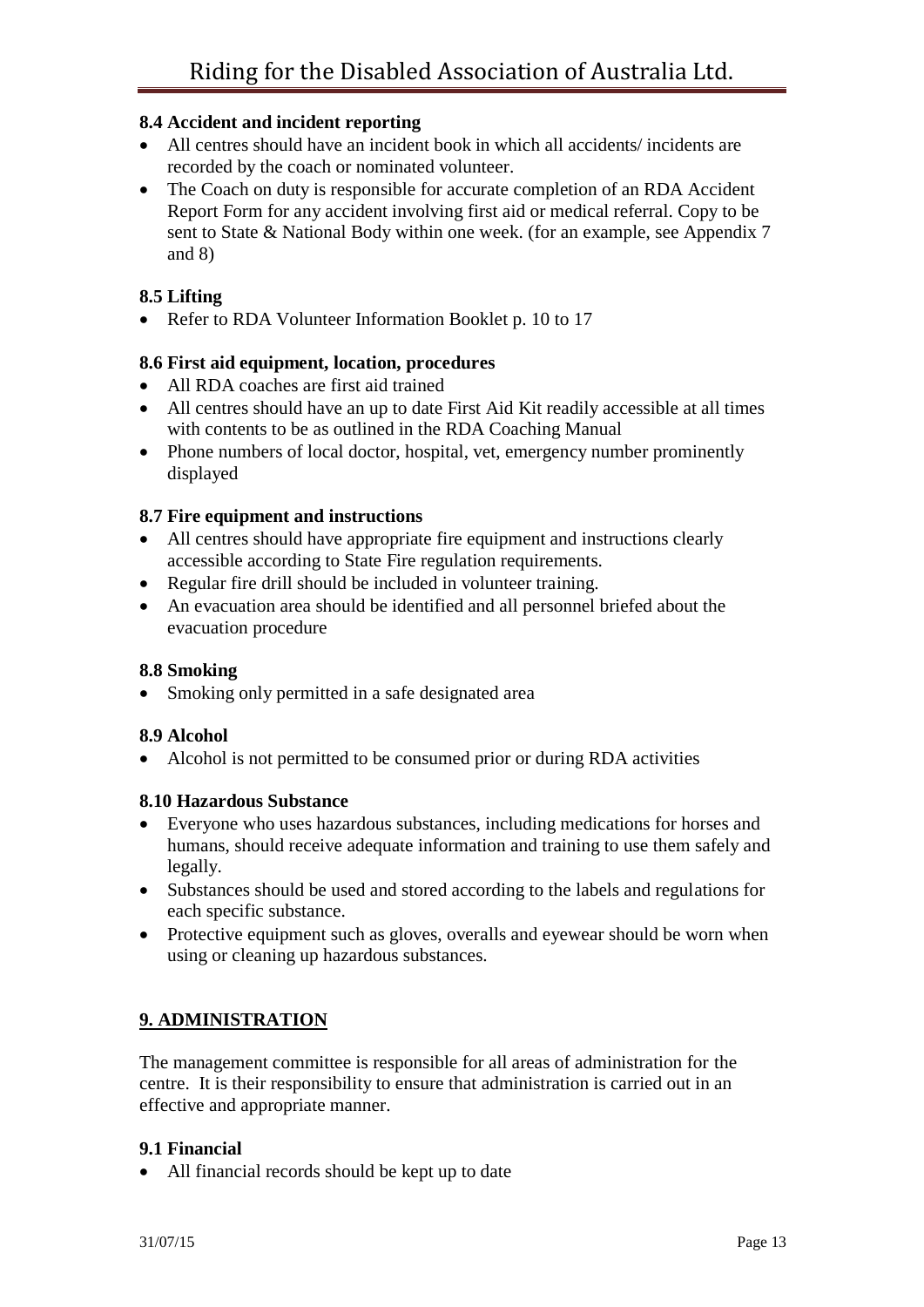- Cheques should be signed by 2 designated people from the committee
- Financial records should be independently audited each financial year

#### **9.2 Storage**

- All paper work and records should be stored appropriately
- Records should only be accessed by appropriate persons
- Confidential records should be in a locked filing cabinet

#### **9.3 Information Technology**

- All computers/ office equipment should be in good working order
- Important information should be backed up regularly and backup files kept off site

## **10. INSURANCE/ LIABILITY POLICY**

Over the last decade there has been a sharp increase in the number of cases of court litigation in regard to sport in general. Individuals and organisations know their legal rights and as a result the number of cases where sporting organisations have been sued has risen.

The global insurance situation is unstable at present and as a consequence premiums are liable to rise substantially despite organisations having a low claims record.

There are two possible ways in which civil action could be taken as a result of injury/loss

- 1. Assault or battery
- 2. Negligence

It is the purpose of this risk management policy to reduce the possibility of incidents occurring which may result in a claim under our Public Liability. Unintentional harm to others as a result of unsatisfactory levels of care or carelessness could be considered as negligence.

RDA Australia organises insurance cover on behalf of all accredited centres and State Associations. Policies are in place to cover the following;

- Public Liability
- Professional Indemnity
- Personal accident for volunteer workers
- Personal Accident for Riders
- Directors and Officers insurance
- National Office contents ( National Office only)

Insurance cover for equipment is the responsibility of the centre, or in some cases the State Association may offer a centralised cover (check with State Association).

RDA Centre Management Committees and coaches are expected to be familiar with the scope of RDA Insurance and these Guidelines. It should be noted that: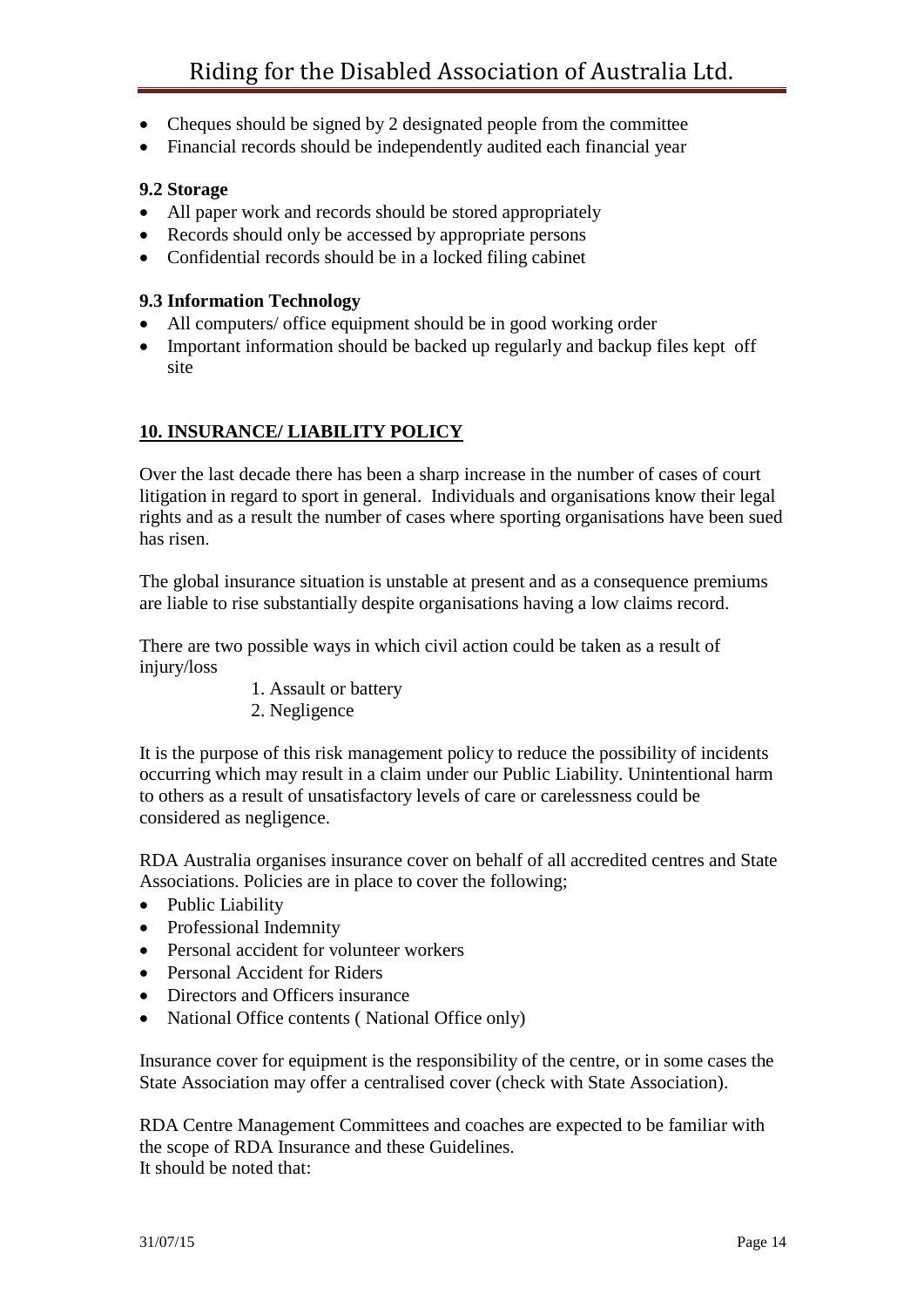- **At no time should RDA personnel admit liability** for any accident or incident (If liability is acknowledged RDAA's insurance may no longer be valid)
- **All RDA Policies have an excess** in place. Therefore there are some costs which are not able to be recovered by the claimant even when an accident claim is accepted. The excess for volunteer personal accident is payable by the person/ party making the claim.
- Under Personal Accident Insurance, government legislation prohibits cover being provided for expenses covered by Medicare or private medical insurance, and will not cover the gap between the recommended charge and the actual charge made for medical service.
- No centre management committee or personnel may sign any type of indemnity form for a third party without consultation with National Office.
- If in any doubt at all about action required, the centre should contact the State or National office for advice on appropriate action

## **11. REFERENCES**

- $\bullet$  1 HB 246 2002 Guidelines for Managing Risk in Sport and Recreation. Council of Standards Australia. 2002
- Australia and New Zealand Standards Risk Management, AS/NZS 4360:1999
- Industry code of practice, horse riding schools, trail riding establishments and horse hiring establishments 2002. Queensland Government.
- The Keys to Successful Design and Implementation of a Risk Management Program. Ian Fullagar.
- Negligence issues in sport. "The duty to provide proper sporting equipment and facilities" James Paterson
- Insurance Book. RDAA. AON Risk Service
- Melbourne University EHS Manual, Risk Assessment Forms.
- ASC Risk Management for Directors and Board Members of National Sporting **Organisations**

## **12. APPENDICES**

#### **Below is a brief description of how/ when each of the appendices should be used.**

#### **1 Risk Management Checklist**

The checklist is to be completed a minimum of every 6 months.

Tick off items that are currently in place, eg. All coaches are NCAS accredited. For those items that you are not currently addressing use Appendices 2,  $3 \& 4$  to assess the risk level so that you can prioritise which risks need to be addressed first. This checklist is not an exhaustive list of all risks/ hazards around a RDA centre.

\* Please feel free to add your own specific items onto the table.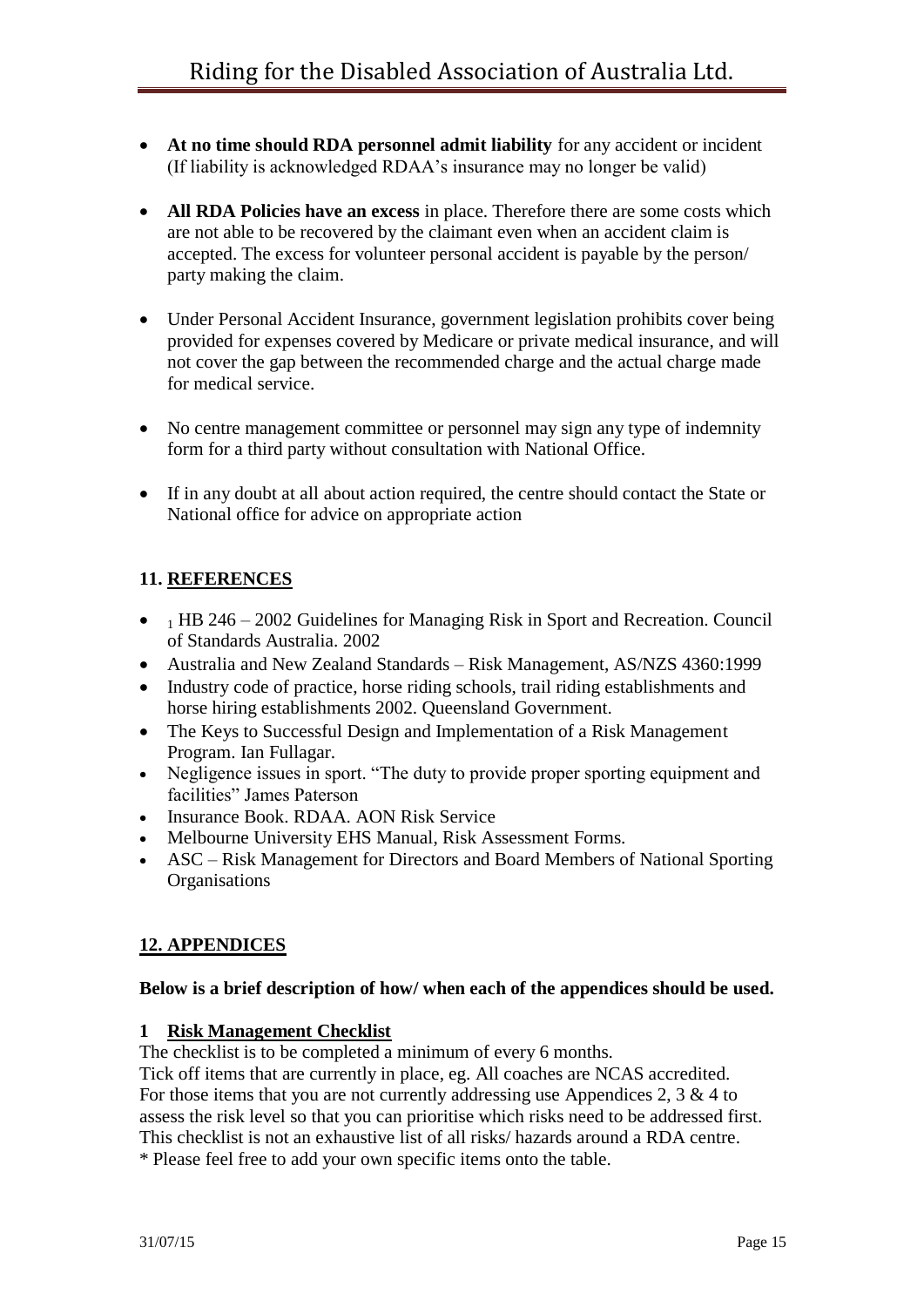## **2 Risk Assessment Form**

As mentioned above use this table with table 3 to assess the level of risk of those checks you are not currently doing.

This table is designed to help identify the risks, decide on action needed and then with the help of appendix 3 prioritise in order of risk level. It is important to put down dates and responsible parties to ensure the action is followed up.

Also use these tables to assess the risks of any other hazard that has not been included on the above checklist.

### **3 Risk Level Table**

The risk level table is used to determine whether the potential hazard is of high or low risk. The higher the risk the more urgently the hazard needs to be dealt with. A description of each consequence and likelihood is found in Appendix 4.

#### **4 Risk likelihood and consequence scales**

Use these tables to help you decide what the likelihood and consequence of a risk eventuating.

#### **5 Membership form**

This is to be filled out by all registered riders/ drivers. If the rider is under 18 or unable to legally sign, the form must be filled out by a parent or legal guardian. This form is to be used as a registration form as well as a legal document containing waivers and disclaimers. Ensure that those signing the form have read it fully and have understood its contents.

A copy of the form needs to be given to the rider/ driver, one kept at the centre and one sent to the State office with registration payment.

#### **6 Medical Consent Form**

Any rider/ driver that indicates they have a disability or medical condition on the Membership form (section 5 on application form) must have a Medical Consent Form completed by a medical practitioner before participating RDA equestrian activities.

#### **7 Accident Report Form**

To be used where any accident happens to a rider/ volunteer/ coach where first aid is applied. One copy to be kept at the centre, one copy to be sent to the State and one to the National office.

#### **8 Incident Report form**

In the event of any incident involving a participant at an RDA centre, which involves a fall, a sudden illness, or minor out of the ordinary occurrence, the coach in charge needs to complete the Incident Report Form and send the original home with the participant, teacher or parent/guardian.

The duplicate form must be stored at the centre, securely on file as a record. In the case of any incident where an injury requires First Aid, or medical attention, the incident report form is sent with the participant ,and in addition an RDAA Accident Report Form should be competed in the usual manner.

#### **9 A. Hire of Facilities Agreement - Individuals**

To be used when hiring out a centres arena/ facilities to members of the general public/ EFA members or other individuals. The centre is responsible for filling out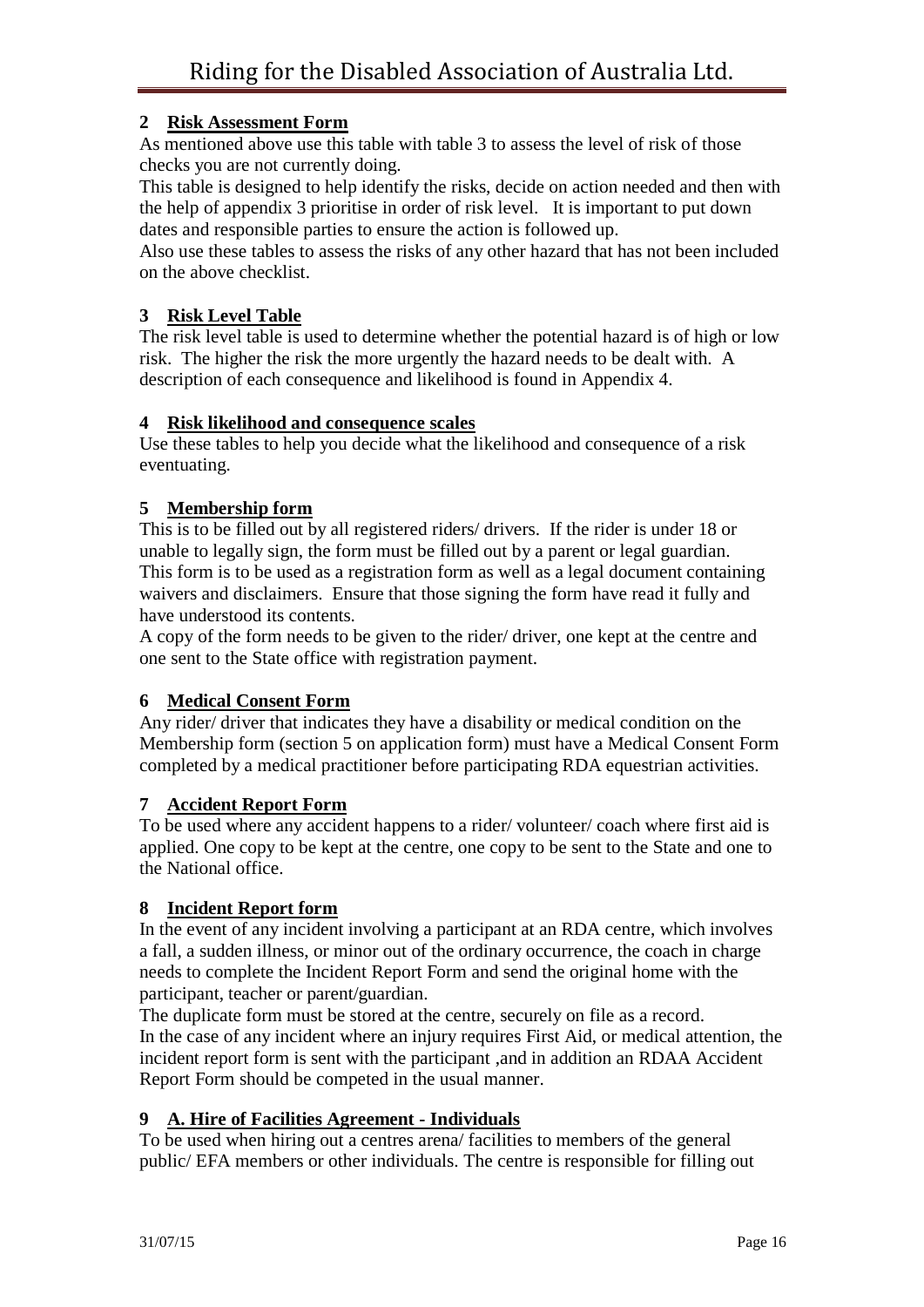details such as the fee charged, the terms and services provided as part of the hire agreement.

\* Note: Individuals are not required to have their own insurance, although they must understand that they ride/ hire the facility at their own risk. They will NOT be covered by RDA insurance.

## **9 B. Hire of Facilities Agreement – Organisations**

To be filled out by organisations, eg. EFA club, Pony Club, Scout Group, who wishes to hire a centres arena or facilities. The centre is responsible for filling out details such as the fee charged, the terms and services provided as part of the hire agreement. \* Note: the group/ organisation hiring the facility needs to have their own public liability insurance and therefore are NOT covered by RDA's insurance.

## **10 One session rides by non RDA members**

This is to be used for "come and try" or "assessment" days for non RDA members. Note that insurance is not provided for these riders.

## **11 Competition waiver for non Members**

This is to be filled out and signed by all competitors at an RDA organised event, eg. Dressage day, trail ride, combined training day etc. RDA members do not need to complete this form although they should be registered as competitors on the day.

## **12 Process of Risk Management**

This is to go on your centre's notice board so that people remember the process of Risk Management. Remember Managing Risk is something we do every day at all times.

Just make sure that you are **S***potting the hazard*

**A***ssessing the risk* **F***ixing the problem* **E***valuating the results 1*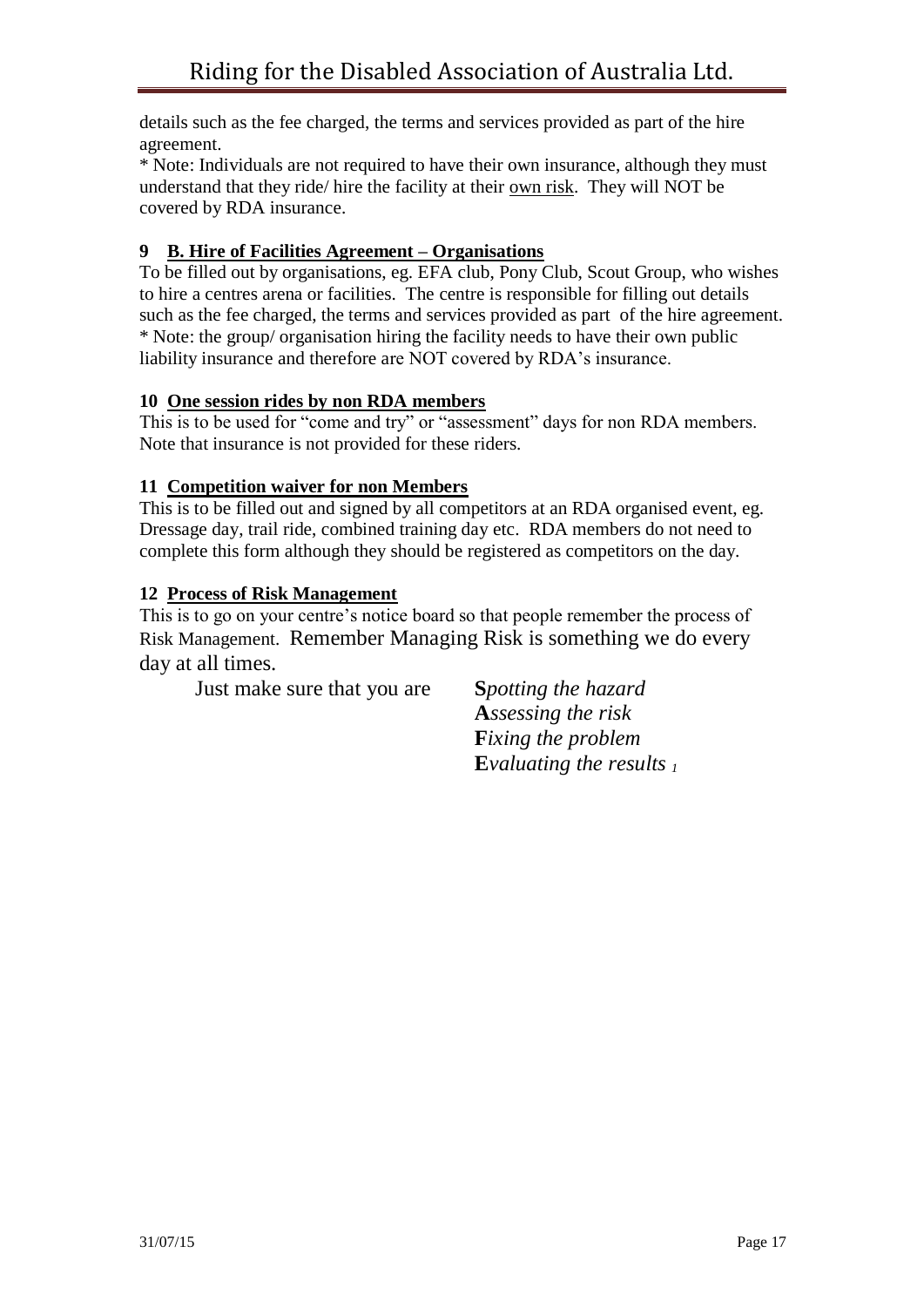## Riding for the Disabled Association of Australia Ltd.

| <b>DATE</b> | $#$ in the | <b>RISK MANAGEMENT CHECKS</b>                                                                  | Yes /No     | <b>Review date</b> |
|-------------|------------|------------------------------------------------------------------------------------------------|-------------|--------------------|
|             | <b>RM</b>  | (refer to guidelines for what is considered                                                    | $\sqrt{}/X$ |                    |
|             | guide      | appropriate)                                                                                   |             |                    |
|             | 3.1        | All coaches/ Whips NCAS accredited                                                             |             |                    |
|             |            |                                                                                                |             |                    |
|             | 3.2        | All Volunteers received induction training and                                                 |             |                    |
|             |            | appropriate information documents                                                              |             |                    |
|             | 4.1        | Paddock Gates kept closed at all times                                                         |             |                    |
|             | 4.2        | Feeding horses is conducted in appropriate<br>manner                                           |             |                    |
|             | 4.3        | Catching & turning out horses conducted in<br>appropriate manner                               |             |                    |
|             | 4.4        | Volunteers trained in safety issues for stabling<br>horses                                     |             |                    |
|             | 4.5        | Leading unmounted horses conducted in<br>appropriate manner                                    |             |                    |
|             | 4.6        | All horse training done under RDA coach/ whip<br>supervision                                   |             |                    |
|             | 4.7        | All tack put away properly and kept clean and in<br>good repair                                |             |                    |
|             | 4.8        | Saddling up always done under coach/whip<br>supervision or nominated volunteer                 |             |                    |
|             | 4.9        | Mounting and Dismounting done in a safe area,<br>under coach/ whip supervision                 |             |                    |
|             | 4.10       | Riding arena accredited with RDA and well<br>maintained                                        |             |                    |
|             | 4.10/      | All riders registered and have paid their Rider                                                |             |                    |
|             | 4.11       | Registration or the one off rider fee                                                          |             |                    |
|             | 4.10/      | Riding/Driving/Vaulting only carried out under                                                 |             |                    |
|             | 4.11       | coach supervision                                                                              |             |                    |
|             | 4.11       | Outside riding routes checked for potential<br>hazards                                         |             |                    |
|             | 4.12       | All non riding activities carried out in safe                                                  |             |                    |
|             |            | designated area, supervised by suitably trained<br>volunteer                                   |             |                    |
|             | 4.13       | Carriage driving supervised by qualified Whip,<br>in accordance with carriage driving manual   |             |                    |
|             |            |                                                                                                |             |                    |
|             | 5.1        | Gates and fences checked regularly, and kept<br>closed                                         |             |                    |
|             | 5.2        | Parking areas clearly marked and separate from                                                 |             |                    |
|             |            | horse activities, traffic travelling at appropriate<br>pace for area                           |             |                    |
|             | 5.3        | Stairs and ramps soundly constructed, clearly<br>marked, have hand rails and non slip surfaces |             |                    |
|             | 5.4        | Surfaces checked for safety after inclement<br>weather                                         |             |                    |
|             | 5.5        | Equipment stored in appropriate lockable area                                                  |             |                    |
|             | 5.6        | No other animals allowed loose on RDA<br>grounds while activities in progress                  |             |                    |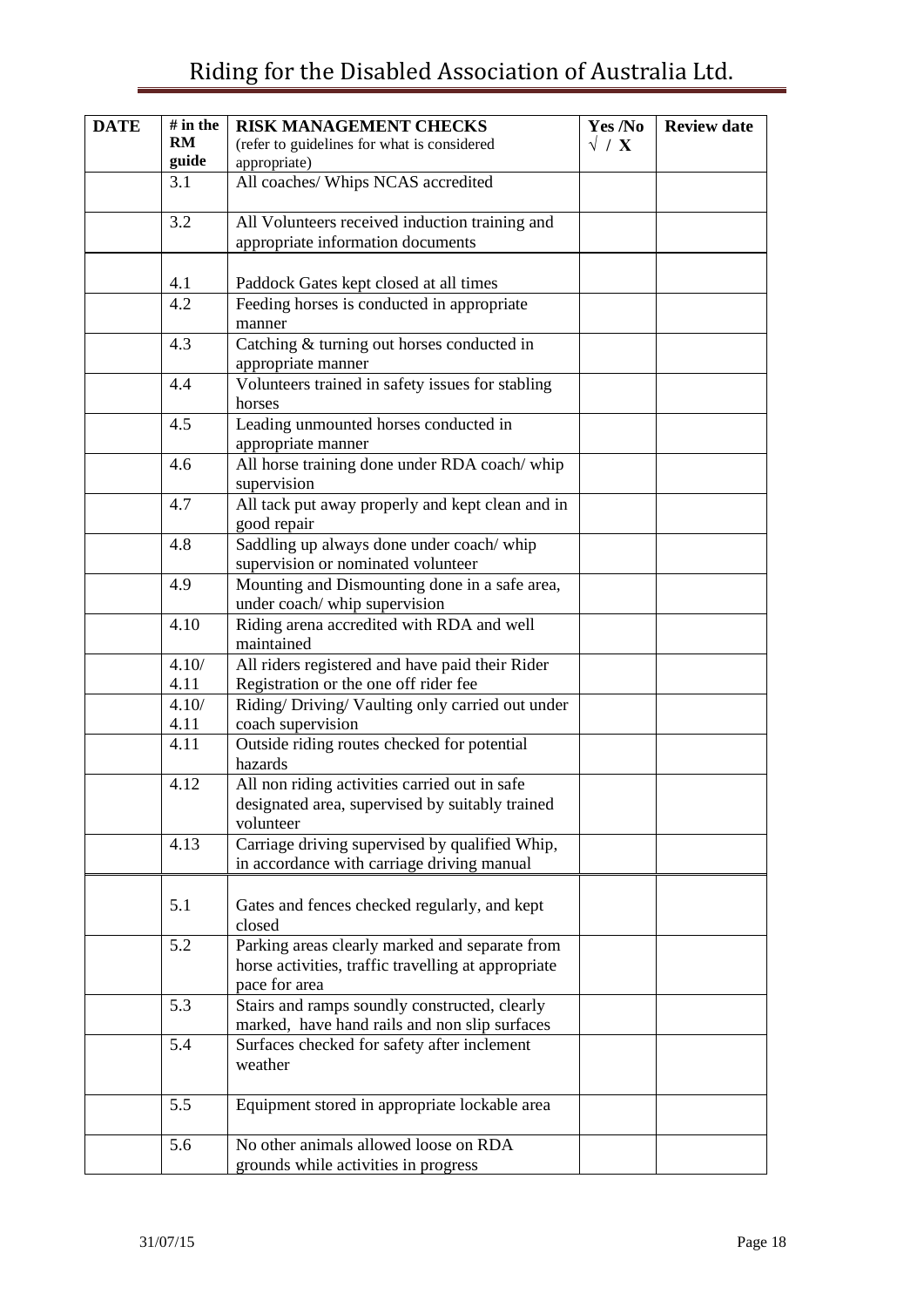## Riding for the Disabled Association of Australia Ltd.

| 5.7            | Trees/ plants checked for safety – low limbs,<br>poisonous                       |  |
|----------------|----------------------------------------------------------------------------------|--|
| 5.8            | Fire hazards removed, appropriate fire                                           |  |
|                | extinguishers available and current                                              |  |
| 5.9            | Waste stored and removed at appropriate times                                    |  |
| 5.10           | Site checked after any inclement weather for<br>potential hazards                |  |
| 5.11           | Water - tanks, dams, creeks safely fenced - not                                  |  |
|                | accessible by visitors                                                           |  |
| 5.12           | Stables and yards well maintained and regularly<br>checked for hazards           |  |
|                |                                                                                  |  |
| 6.1            | Maintenance equipment only used by                                               |  |
|                | appropriate person and never while RDA                                           |  |
|                | activities are in progress                                                       |  |
| 6.2            | Ramps and hoists comply with regulations and                                     |  |
|                | only used under coaches supervision                                              |  |
| 6.3            | Play areas away from horses and vehicles, and                                    |  |
|                | supervised by parents                                                            |  |
| 6.4            | Kitchens only accessed by appropriate people,                                    |  |
|                | equipment safe and hazards stored appropriately                                  |  |
| 6.5            | Storage area keys only issued at discretion of                                   |  |
|                | centre management.                                                               |  |
|                |                                                                                  |  |
| 7              | Out of bounds areas clearly marked                                               |  |
| $\overline{7}$ | Centre rules clearly visible                                                     |  |
| $\overline{7}$ | Children under 12 supervised by adults                                           |  |
|                |                                                                                  |  |
| 8.1            | Sun screen available for all volunteers and "sun                                 |  |
|                | smart" attire worn by all                                                        |  |
| 8.2            | State Guidelines readily available at the centre,                                |  |
|                | Management familiar with these                                                   |  |
| 8.3            |                                                                                  |  |
|                | Emergency procedures familiar to all volunteers/                                 |  |
| 8.4            | workers and clearly displayed<br>All accidents and incidents are recorded in the |  |
|                |                                                                                  |  |
|                | appropriate manner                                                               |  |
| 8.5            | All lifting completed in safe and appropriate<br>manner                          |  |
|                |                                                                                  |  |
| 8.6            | First Aid Kit readily available, all coaches first<br>aid trained                |  |
|                |                                                                                  |  |
| 8.6            | Emergency numbers, including local Doctor,                                       |  |
|                | Vet, Hospital prominently displayed.                                             |  |
| 8.7            | Fire drills conducted, all volunteers aware of                                   |  |
|                | procedures and location of equipment                                             |  |
|                |                                                                                  |  |
| 8.8            | No Smoking around stable or office areas –                                       |  |
|                | smoking only permitted in designated area                                        |  |
| 8.9            | No alcohol consumed prior or during RDA                                          |  |
|                | programs                                                                         |  |
| 8.10           | Only adequately trained people, wearing                                          |  |
|                | appropriate protective clothing, handle and are                                  |  |
|                | responsible for storing hazardous substances.                                    |  |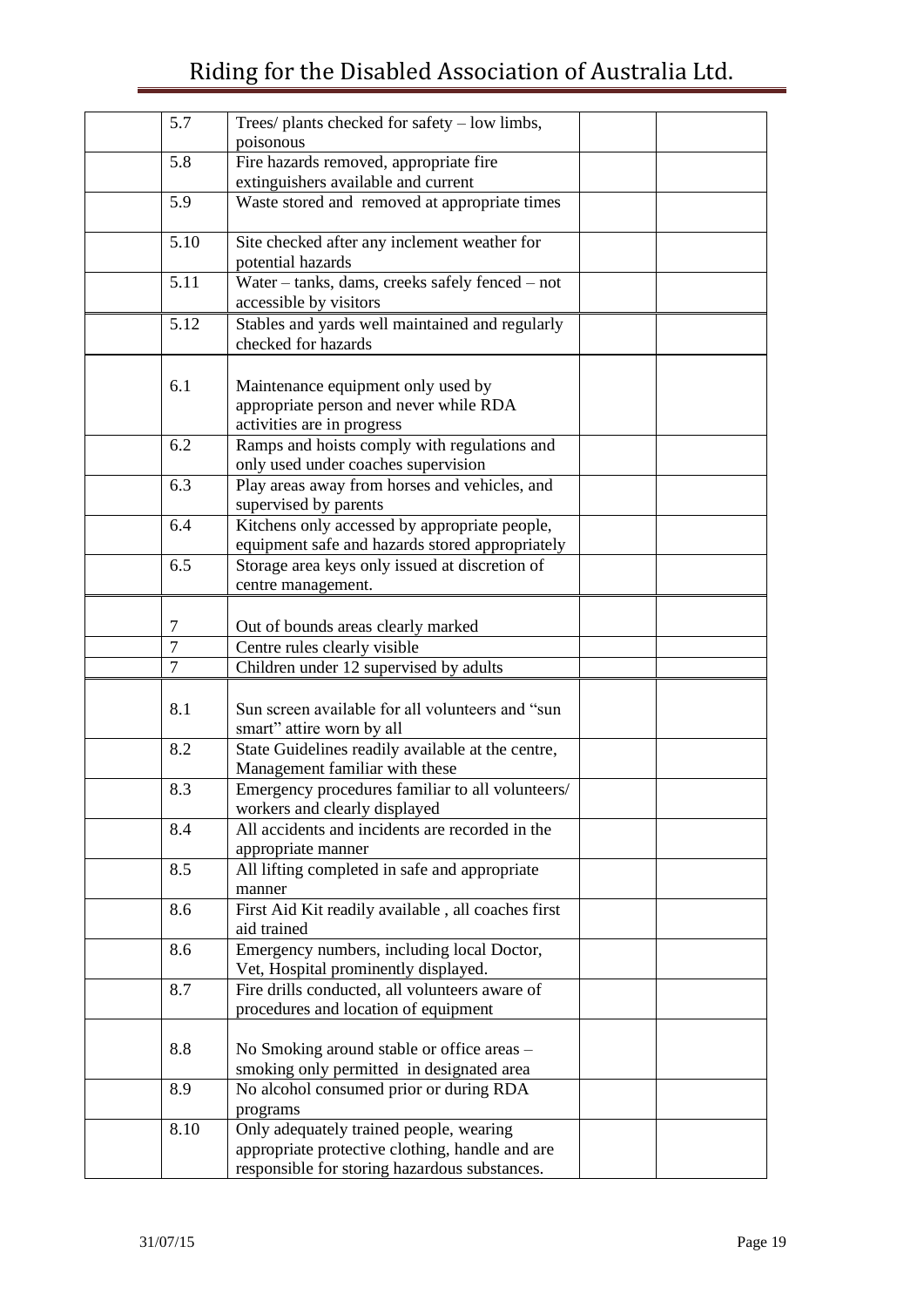## Riding for the Disabled Association of Australia Ltd.

| 8.10 | Hazardous substances are stored and used only<br>according to the label and regulations for that<br>substance.    |  |
|------|-------------------------------------------------------------------------------------------------------------------|--|
|      |                                                                                                                   |  |
| 9.1  | Financial records kept up to date and<br>independently audited each financial year,<br>cheques signed by 2 people |  |
| 9.2  | Paper work/records stored in appropriate<br>manner                                                                |  |
| 9.3  | Office equipment well maintained and records<br>backed up regularly                                               |  |
| 9.4  | Risk Management officer appointed                                                                                 |  |
| 10   | All volunteers aware of insurance issues and<br>responsibilities                                                  |  |
|      | Centre to add any additional Risk<br><b>Management techniques for specific risks</b>                              |  |
|      |                                                                                                                   |  |
|      |                                                                                                                   |  |
|      |                                                                                                                   |  |
|      |                                                                                                                   |  |
|      |                                                                                                                   |  |
|      |                                                                                                                   |  |
|      |                                                                                                                   |  |
|      |                                                                                                                   |  |
|      |                                                                                                                   |  |
|      |                                                                                                                   |  |
|      |                                                                                                                   |  |
|      |                                                                                                                   |  |
|      |                                                                                                                   |  |
|      |                                                                                                                   |  |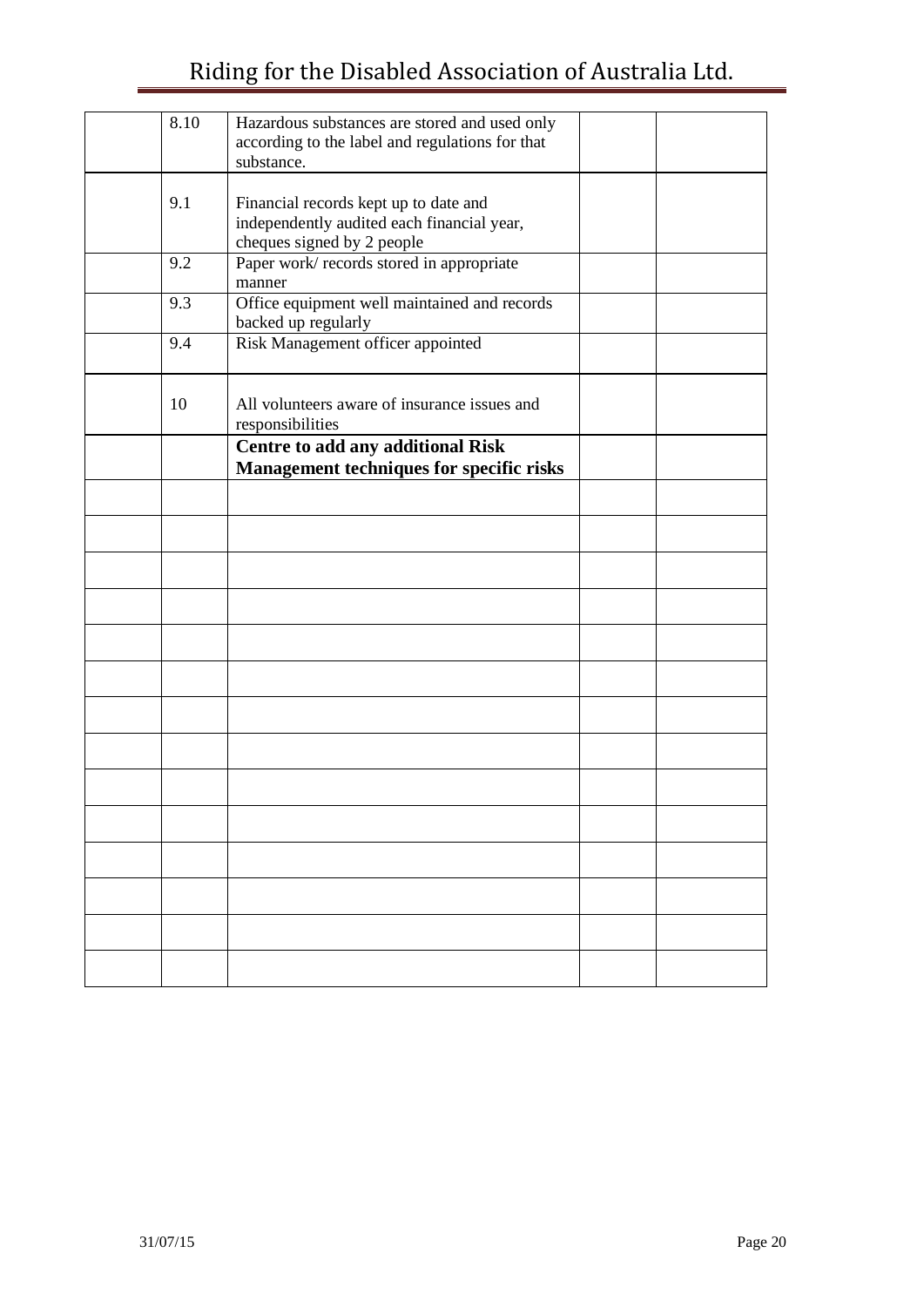## **APPENDIX 2**

#### **RISK ASSESSMENT FORM**

| <b>Risk Description</b>                                | Location                                       | <b>Risk</b><br>Level | <b>Action Plan</b>                                                                                                                               | Completion<br><b>Date</b> | Responsible party/<br>person  | <b>Action Completed</b><br>Date/Signature | <b>Review</b><br><b>Date</b>   |
|--------------------------------------------------------|------------------------------------------------|----------------------|--------------------------------------------------------------------------------------------------------------------------------------------------|---------------------------|-------------------------------|-------------------------------------------|--------------------------------|
| Eg.<br>Horses escaping due to gates being<br>left open | Front of<br>property,<br>entrance<br>to arena. | High                 | Place signs on gates stating they need<br>to be shut at all times.<br>Designated person to check that the<br>gate is closed before each session. | $Ist$ June 02             | Jo Blogs, senior<br>volunteer |                                           | 6<br>months<br>time<br>1.12.02 |
|                                                        |                                                |                      |                                                                                                                                                  |                           |                               |                                           |                                |
|                                                        |                                                |                      |                                                                                                                                                  |                           |                               |                                           |                                |
|                                                        |                                                |                      |                                                                                                                                                  |                           |                               |                                           |                                |
|                                                        |                                                |                      |                                                                                                                                                  |                           |                               |                                           |                                |
|                                                        |                                                |                      |                                                                                                                                                  |                           |                               |                                           |                                |
|                                                        |                                                |                      |                                                                                                                                                  |                           |                               |                                           |                                |
|                                                        |                                                |                      |                                                                                                                                                  |                           |                               |                                           |                                |
|                                                        |                                                |                      |                                                                                                                                                  |                           |                               |                                           |                                |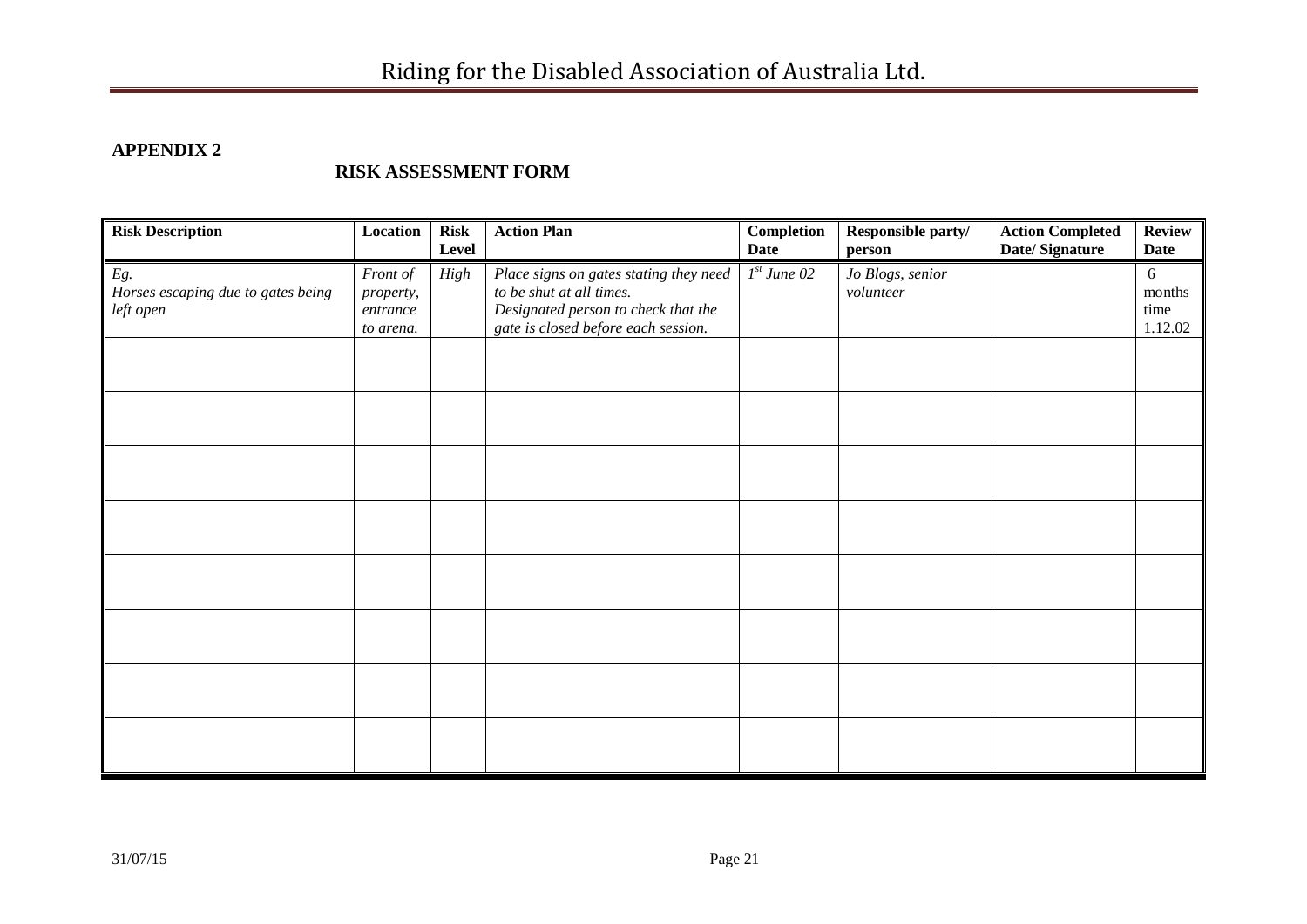#### **APPENDIX 3**

To be used in conjunction with Appendix 4

## **RISK LEVEL TABLE**

|                                 |                                 |               |              | <b>CONSEQUENCE</b> |              |              |
|---------------------------------|---------------------------------|---------------|--------------|--------------------|--------------|--------------|
|                                 |                                 | INSIGNIFICANT | <b>MINOR</b> | <b>MODERATE</b>    | <b>MAJOR</b> | CATASTROPHIC |
|                                 | <b>ALMOST</b><br><b>CERTAIN</b> | High          | High         | Extreme            | Extreme      | Extreme      |
| K<br>E                          | <b>LIKELY</b>                   | Medium        | High         | High               | Extreme      | Extreme      |
| L<br>H                          | <b>POSSIBLE</b>                 | Low           | Medium       | High               | Extreme      | Extreme      |
| $\mathbf O$<br>$\mathbf O$<br>D | <b>UNLIKELY</b>                 | Low           | Low          | Medium             | High         | Extreme      |
|                                 | RARE                            | Low           | Low          | Medium             | High         | High         |
|                                 |                                 |               |              |                    |              |              |